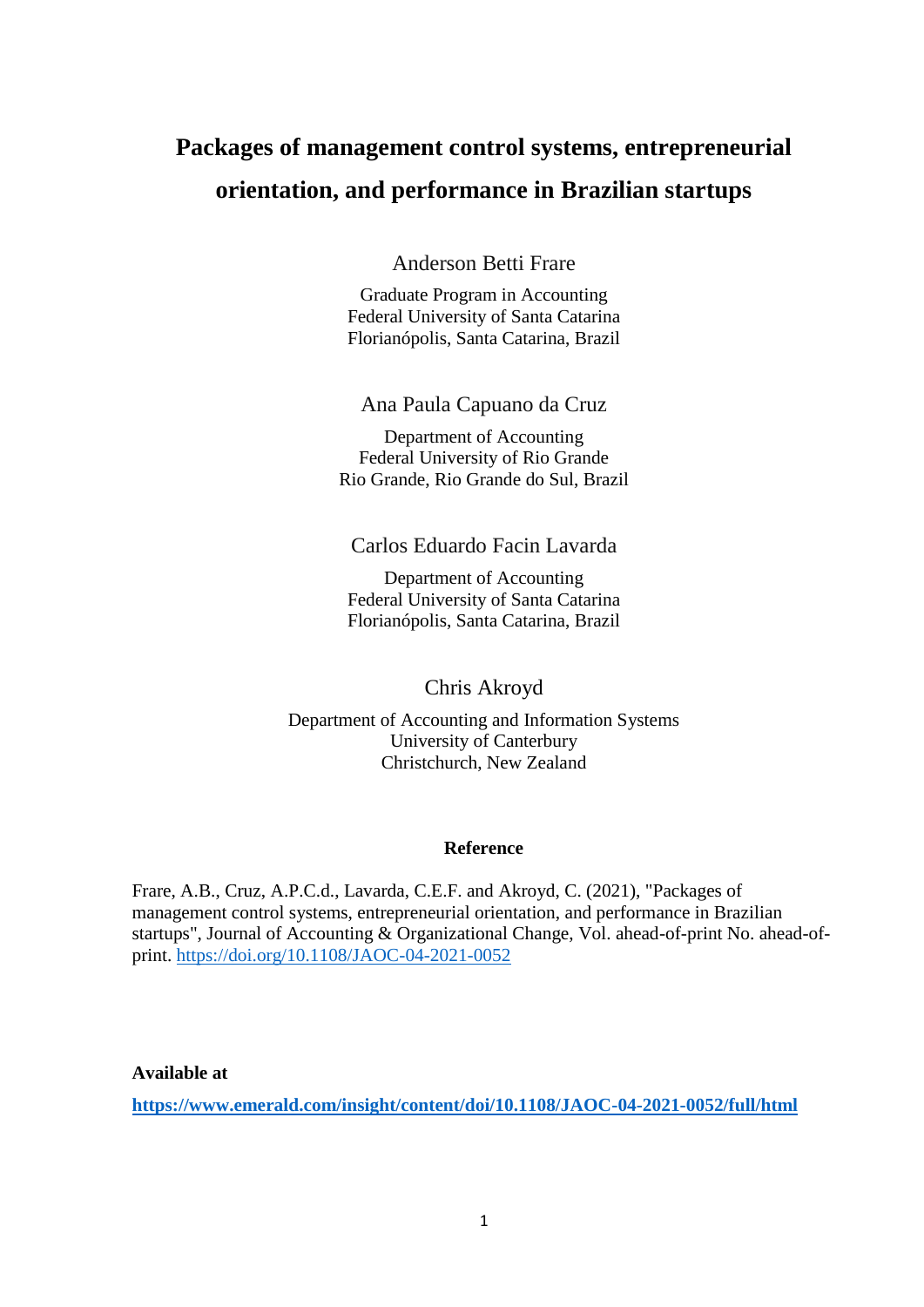# **Abstract**

**Purpose** - This study seeks to understand the relationship between the elements of a startup firms' management control system (MCS) package, its entrepreneurial orientation (EO) and firm performance.

**Design/methodology/approach** - We collected survey data from a sample of 100 Brazilian startups who had exited technology-based parks and incubators. We used two data analysis techniques: partial least squares structural equation modeling (PLS-SEM) and fuzzy-set qualitative comparative analysis (fsQCA).

**Findings** - The findings show that cultural and planning controls were the only two MCS elements that were included in all high-performing startup firms' MCS packages. We also found that EO has a positive influence on firm performance through the MCS package.

**Originality** - Using fsQCA and PLS-SEM we were able to better understand the important role that MCS package adoption has on a startups' performance and provide new evidence regarding the interface between MCS and EO. This extends our understanding of the importance that cultural and planning controls have in an MCS package to support startup performance.

**Research implications** - Our mixed-method approach allowed for a holistic view of the analyzed phenomenon. PLS-SEM analysis was applied to the symmetric relationships between the proposed relationships while fsQCA was used to analyze the asymmetric combinations between EO dimensions and MCS package elements which promoted high firm performance.

**Practical implications** - We show how different combinations of MCS elements form a package, mediating EO which can enable high performance.

**Keywords** Management control system, MCS Package, Entrepreneurial orientation, Performance, Startup, Cultural control, Planning control, Survey, fsQCA, Brazil

**Paper type** Research paper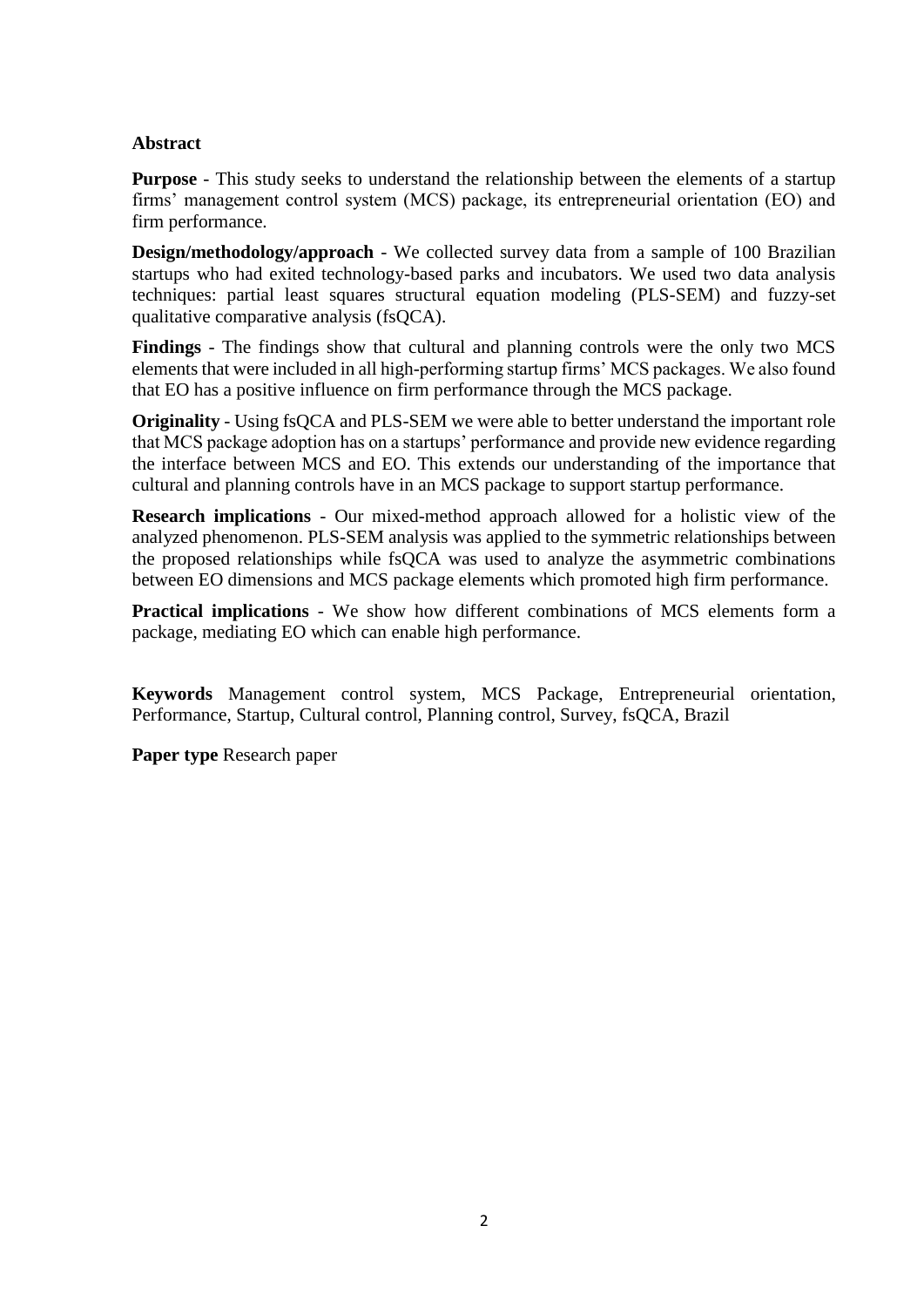# **1 Introduction**

1

Examining management control system (MCS) design is integral to understanding how management seeks to achieve organizational objectives and goals (Janka, 2021; Jukka and Pellinen, 2020). Adopting and using MCS in startups is an important area of research because these firms need to quickly develop these systems to help them survive in a highly competitive environment (Davila *et al.*, 2015; Samagaio *et al.*, 2018; Crespo *et al.*, 2019; Pavlatos, 2021). It has been argued that MCS elements can be combined to form different packages of MCS (Otley, 1980; Malmi and Brown, 2008), which has been demonstrated to be important for entrepreneurial companies (Akroyd *et al.*, 2019). Research has also shown that there are multiple and equally effective ways for an organization to combine MCS elements in the same strategic context. This is known as equifinality (Bedford *et al.*, 2016) and has been argued to help improve organizational performance (Davila and Foster, 2005; Bedford, 2015; Cosenz and Noto, 2015). The MCS package<sup>1</sup> concept has been used to understand how a number of different control system elements (cultural, planning, cybernetic, rewards & compensation, and administrative controls) work together to enable alignment between individual activities and organizational goals (Otley, 1980; Malmi and Brown, 2008; Grabner and Moers, 2013; Bedford *et al.*, 2016; O'Grady and Akroyd, 2016).

In this study, we contribute to this stream of research by examining the different MCS packages high-performing startups have adopted, as well as understanding the effect that the interface between a startup firm's entrepreneurial orientation (EO) and its MCS package has on startup firms' performance. A firms EO has been shown to be an important organizational attribute (Wales *et al.*, 2020) encompassing the innovativeness, proactiveness, and risk-taking behavior of startups (Miller, 1983; Covin and Slevin, 1989). While EO has been shown to have a direct influence on firm performance (e.g., Shirokova *et al*., 2016; Migliori *et al*., 2019; Vaznyte and Andries, 2019; Basco *et al*., 2020; Galbreath *et al*., 2020), it has also been argued to affect adoption and use of MCS (Li *et al*., 2006; Bisbe and Malagueño, 2015; Daciê *et al*., 2017). This study addresses how EO and MCS influence startup performance by examining two research questions:

# **RQ1.** Does EO influence the adoption of an MCS package and performance in startup firms?

<sup>1</sup> We use the term 'MCS package' to denote a management control system that includes "a loosely integrated set of mechanisms that operate independently" (Merchant and Otley, 2020, p. 2)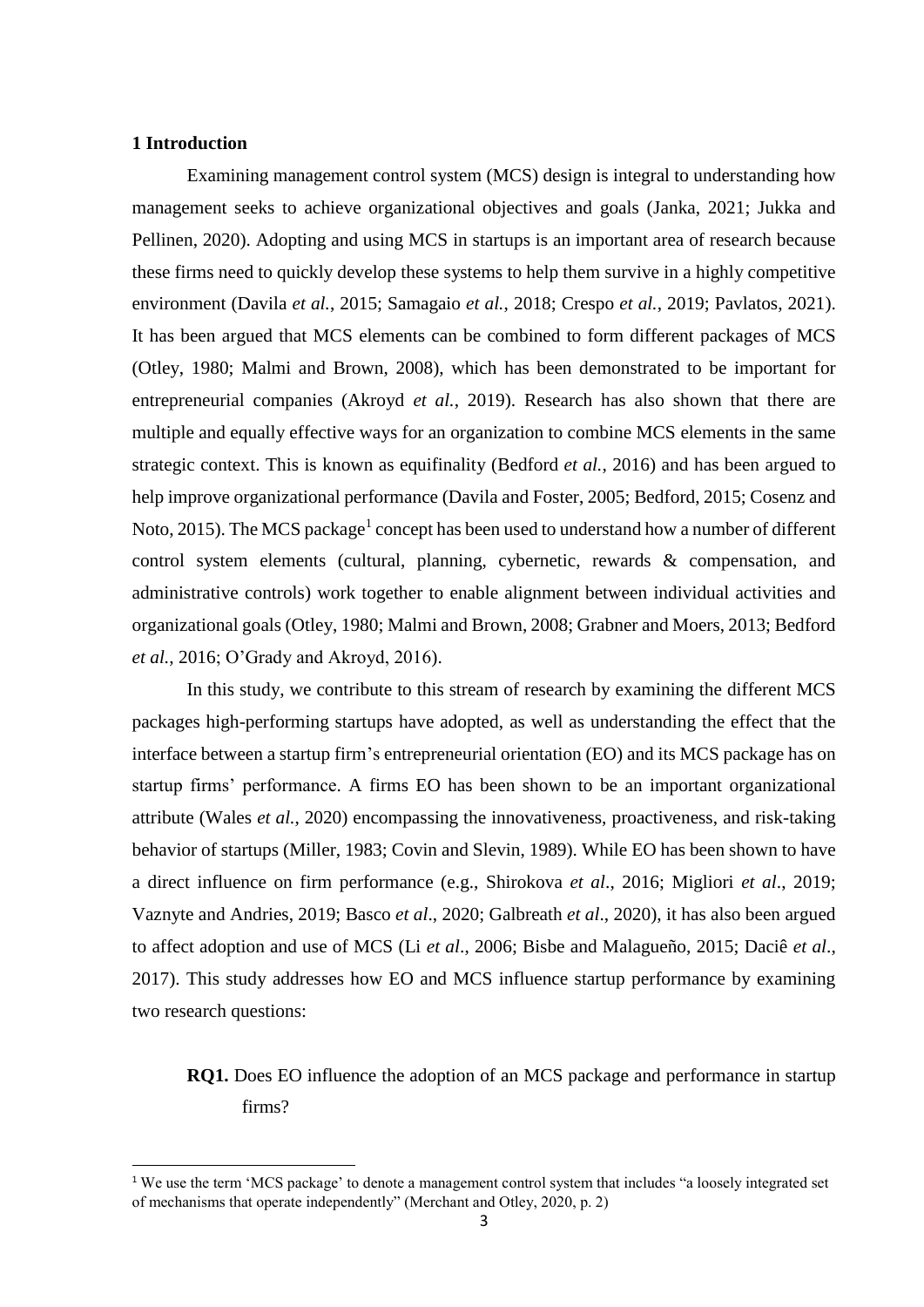# **RQ2.** What is the relationship between combinations of EO dimensions and MCS elements in high performing startup firms?

To examine these research questions, we collected survey data from a sample of 100 Brazilian startups who exited technology-based parks and incubators, which belong to the Brazilian innovation environment, to promote cooperation and set a national movement for innovative entrepreneurship (Plonski, 2016). This entrepreneurial ecosystem enables a creative and innovative environment for startups (Latorre *et al.*, 2017). Moreover, Technology-based parks and incubators help these companies develop their management systems (Phillips, 2002; Davila, 2019).

It has been argued that the adoption of MCS package elements differs according to the growth and maturity phases of startups. For example, startups often begin by adopting informal cultural controls and then incorporate other controls as they grow (Strauss *et al.,* 2013; Akroyd and Kober, 2020). However, it is not yet clear which elements of the MCS package support a startup firm's performance after they exit a technology park/incubator.

Two techniques were adopted for data analysis: partial least squares structural equation modeling (PLS-SEM) is used to answer RQ1 and fuzzy-set qualitative comparative analysis (fsQCA) is used to answer RQ2. This mixed-method approach allows for a holistic view of the analyzed phenomenon through a complementary explanatory design (Johnson and Onwuegbuzie, 2004). PLS-SEM analysis was applied to the symmetric causal relationships between the proposed relationships. FsQCA was used to analyze the asymmetric causal combinations between EO dimensions and MCS package elements to promote a high level of performance. FsQCA enables us to see how different combinations of MCS elements form a package, resulting in high organizational performance, by considering the complementarity/ substitutability between MCS elements (Bedford and Sandelin, 2015; Bedford *et al.*, 2016; Bedford, 2020) and providing new ways to identify the multidimensional profile of EO (Covin and Wales, 2019).

Our findings demonstrate that cultural and planning controls acted in a complementary way as they were the only two MCS elements that were included in all high-performing startup firms' MCS packages. We also found that EO dimensions influence the adoption of the MCS package, and also indirectly influences performance through partial MCS package mediation. Four causal combinations were found between EO interface dimensions and MCS package elements accountable for promoting high startup performance. FsQCA results complemented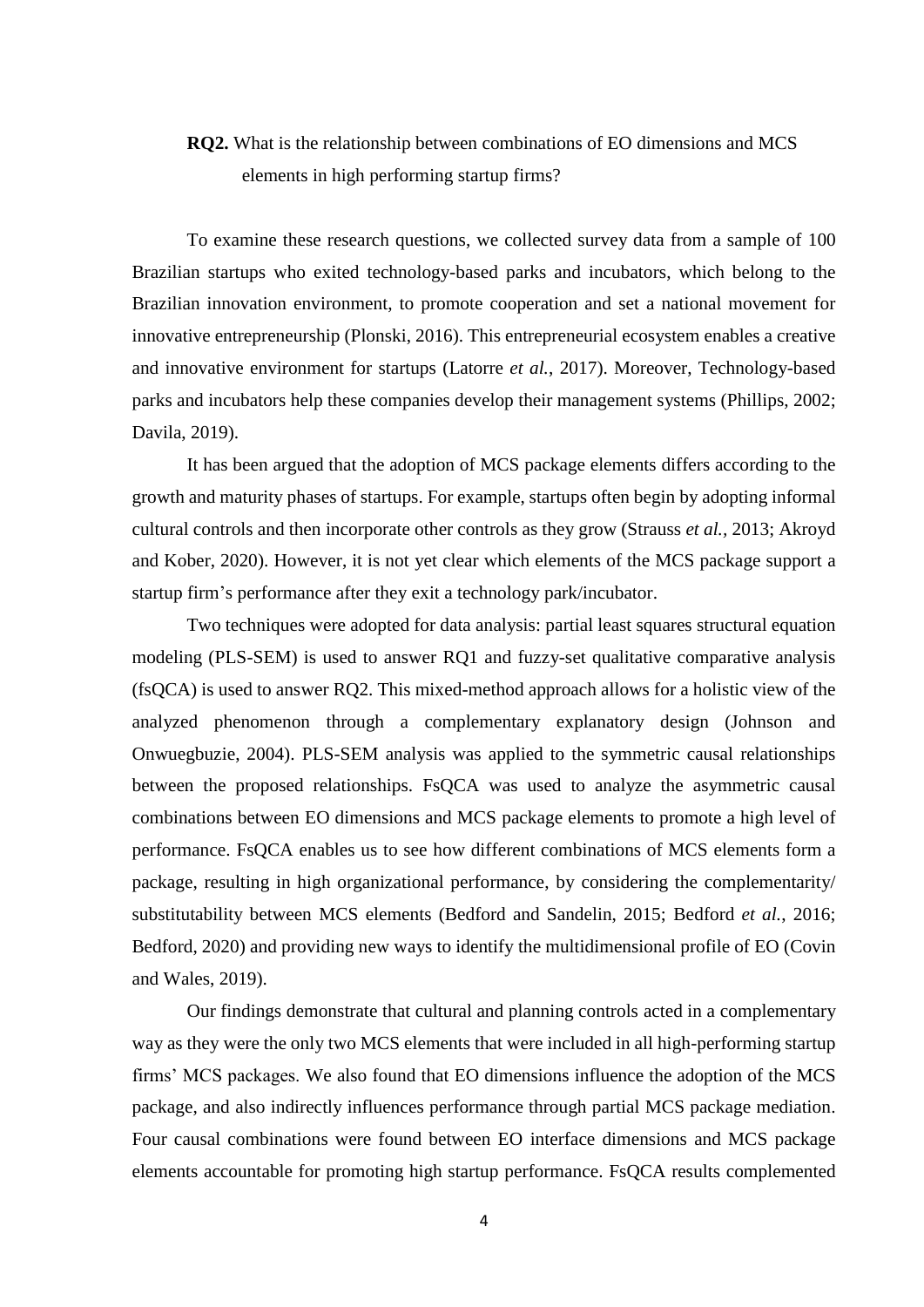the PLS-SEM findings by exploring the aforementioned symmetrical and asymmetric relationships and reinforced the important role of MCS package adoption by startups.

This study presents a number of theoretical contributions by providing new evidence on the interface between EO dimensions and the MCS elements that comprise a package in startup firms. First, the study contributes to the MCS as a package literature, showing several paths that lead to the same outcome (equifinality) through the use of fsQCA analysis (Bedford *et al.,* 2016; Bedford, 2020). Second, the study contributes to the literature by clarifying our understanding of the interface between the dimensions of EO and MCS elements (Li *et al*., 2006; Bisbe and Malagueño, 2015; Daciê *et al*., 2017). Third, traditionally, studies have explored contextual factors that lead to the adoption of MCS in startup firms, such as strategy (Davila *et al*., 2015; Samagaio *et al*., 2018; Crespo *et al*., 2019; Pavlatos, 2021; Pavlatos and Kostakis, 2021), structure (Samagaio *et al*., 2018; Crespo *et al*., 2019; Pavlatos, 2021), and environment (Samagaio *et al*., 2018; Pavlatos, 2021; Pavlatos and Kostakis, 2021). In this study we contribute to this line of research by identifying another organizational attribute, EO, which leads to the adoption of the MCS in startups. Furthermore, the study contributes by using the MCS package concept (Otley, 1980; Malmi and Brown, 2008), which enables us to better understand how MCS elements interact with each other to form different packages that lead to high performance of startups, based on the premise of equifinality (Bedford and Sandelin, 2015), which argues that there are many different ways that organizations can achieve success.

This study also contributes to our understanding of the practices of the managers/founders of startups by highlighting the relevance of the adoption of cultural and planning controls in an MCS package and by showing the relevance of EO, which enables startup firms to achieve higher levels of performance. Our findings can also be useful for managers of technology parks and incubators as it presents examples of the EO dimensions and MCS elements necessary to boost startup success and exit rates, which would enable them to help more startup firms. Furthermore, our findings are useful for policy makers and investors who are using managerial and financial information to evaluate startups and distribute funding.

The remainder of this paper is organized as follows. Section 2 introduces the theoretical framework and develops our hypotheses. Section 3 describes our survey methodology and measurement of the variables. Section 4 presents the data analysis. Section 5 discusses our findings and concludes the paper by highlighting our contributions, research limitations, and avenues for future research.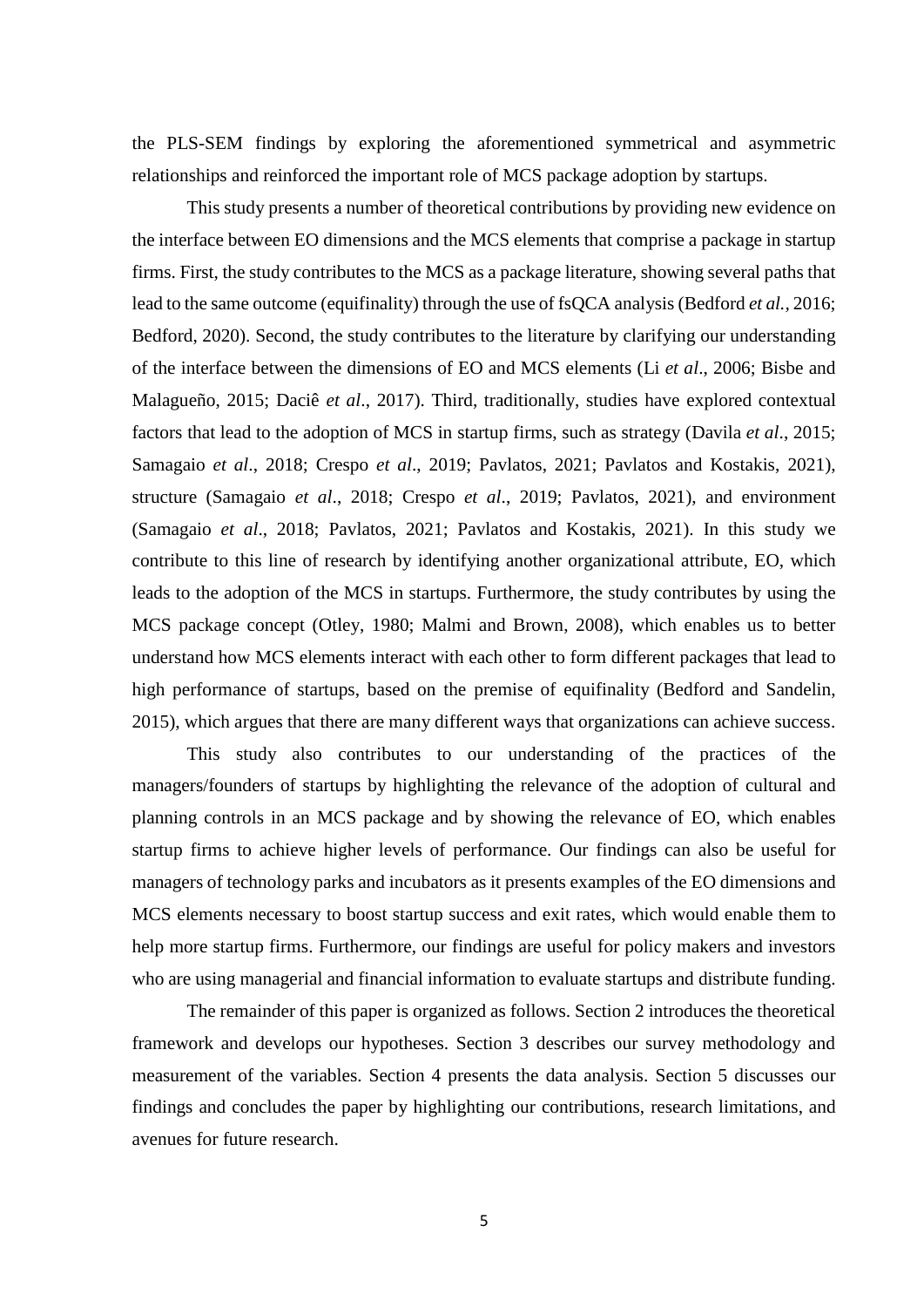#### **2 Theoretical framework**

#### *2.1 MCS package in startups*

We know that combinations of MCS "operate as a package of interrelated mechanisms" (Bedford and Malmi, 2015, p. 1) to promote information for managerial decision-making to enable goal congruence (Bedford and Sandelin, 2015). These MCS packages can include a number of MCS elements, including cultural, planning, cybernetic, rewards & compensation, and administrative controls (Malmi and Brown, 2008). Studies on the design and use of MCS in startups are relatively recent in the literature (Davila *et al.*, 2015; Samagaio *et al.*, 2018; Crespo *et al.*, 2019; Pavlatos, 2021) and to our knowledge have not used the MCS package concept.

In contrast to mature organizations, startups are formed by people gathered together to create new businesses (Davila, 2019), which can bring new ideals and technologies to the market (Bikse *et al.*, 2018). The founders of these companies can imprint their MCS, which has been shown to have positive influence on organizational outcomes (Akroyd and Kober, 2020). However, many startups, do not survive (Cantamessa *et al.*, 2018), as they face organizational and managerial challenges (Davila *et al.*, 2015).

It has been argued that combinations of MCS elements can have a positive effect on an organization's performance (Davila and Foster, 2005; Cosenz and Noto, 2015; Bedford, 2015). However, studies have also demonstrated that organizational context can impact the relationship between MCS elements and organizational performance. For example, the country where the startup is based and the CEO' beliefs about planning potentially influences the use of financial MCS such as budgets, which has been argued to affect the performance of startups (Pavlatos and Kostakis, 2021). While some startups have been shown to adopt a number of formal MCS elements (Lin *et al.,* 2017), others do not and instead rely on informal controls (Davila *et al.*, 2015). This shows that understanding the context impacting the adoption of an MCS package is critical (Otley, 2016). Incubators and technology parks are unique ecosystems that can significantly contribute to our understanding of the adoption of MCS packages by startups (Davila, 2019). These organizations are an important factor that can have a positive effect on the adoption of an MCS package within a startup firm, which can improve their organizational performance. For this reason, we hypothesize that:

**H1:** The adoption of MCS packages by startup firms is positively associated with firm performance.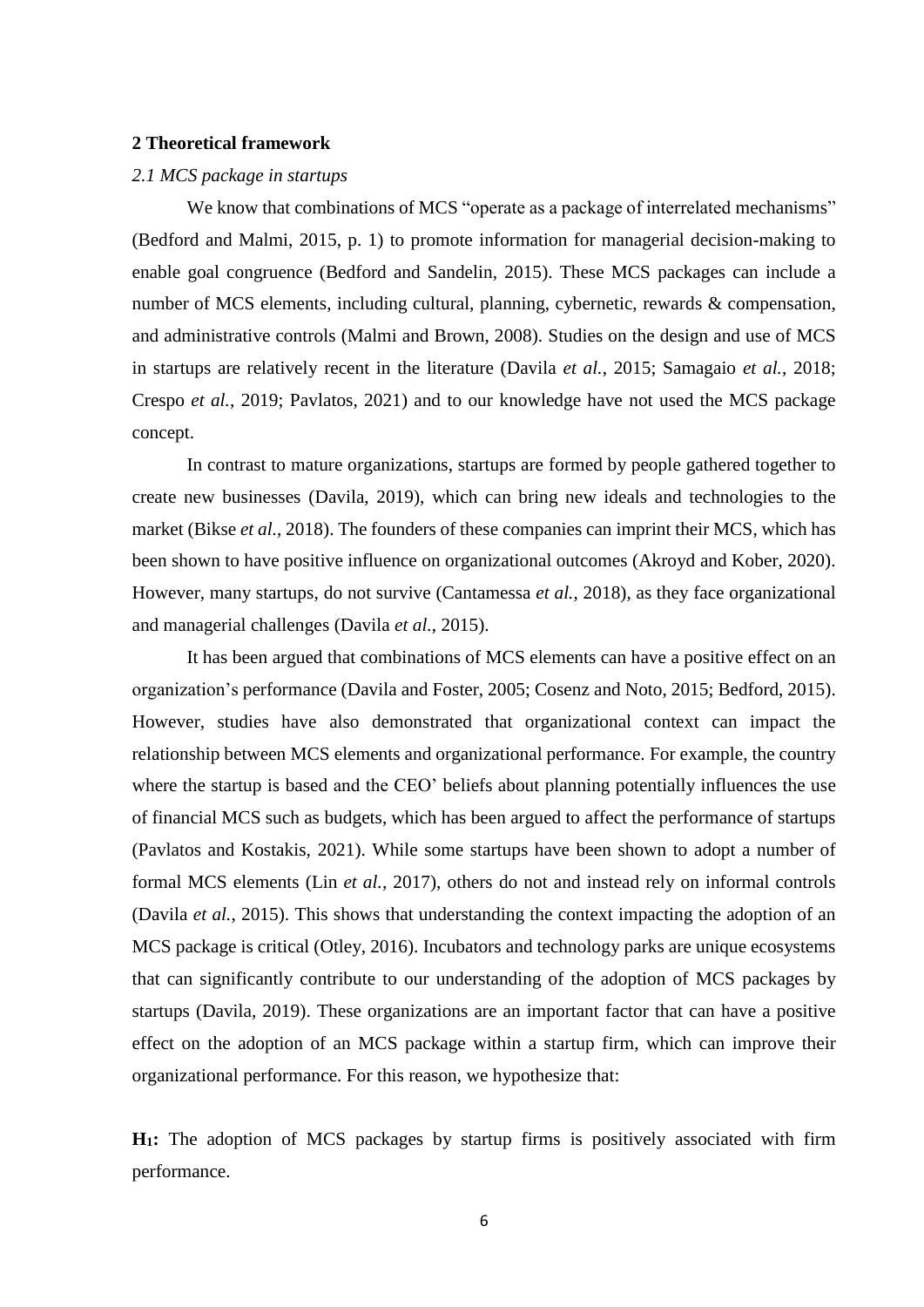# *2.2 Entrepreneurial orientation*

EO is among the most studied topics in management research (Wales *et al.*, 2011; Martens *et al.*, 2016; Wales, 2016; Covin and Wales, 2019; Wales *et al.*, 2019). This construct includes innovativeness, proactiveness, and risk-taking (Miller, 1983; Covin and Slevin, 1989) as organizational attributes derived from top management styles, organizational element combinations, and new entry initiatives (Wales *et al.*, 2020). Basically, EO is "the most fundamental manifestation level of entrepreneurship as organizational attribute" (Covin and Wales, 2019, p. 4).

Previous EO literature commonly explores organizational attitudes of innovativeness, risk-taking, and proactiveness and the association with other organizational variables (Hernández-Perlines *et al.*, 2019; Basco *et al.*, 2020). Innovativeness is a creative process potentially generating new ideas and innovations (Miller and Friesen, 1983; Lumpkin and Dess, 1996). Risk-taking involves the implementation of actions in search of potential profits, but with no probable expectation of success (Miller, 1983; Lumpkin and Dess, 1996). Proactiveness involved launching new products and services on the market before competing companies (Covin and Slevin, 1989; Rigtering *et al.,* 2017).

Although both young and established firms can present different EO positions relative to performance (Messersmith and Wales, 2013; Palmer *et al.,* 2019), the literature finds evidence that EO has a positive influence on firm performance (Shirokova *et al.*, 2016; Basco *et al.*, 2020; Galbreath *et al.*, 2020). However, a gap exists in the literature on the importance of EO features in startups (Kee and Rahman, 2018) with evidence indicating that it can boost their performance in certain contexts (Lazzarotti *et al.*, 2015; Migliori *et al.*, 2019; Vaznyte and Andries, 2019). The literature suggests that several organizational attributes (e.g. strategy, resources and culture) and characteristics (e.g. environment and industry) that can shape the relationship of EO with performance (Lumpkin and Dess, 1996), which can differ for companies from different countries (Basco *et al*., 2020) and with different market orientations (Migliori *et al*., 2019). Thus, evidence for new contexts, such as startup firms, is needed to advance EO theory (Wales, 2016; Wales *et al*., 2019).

We know from the management accounting literature that several factors influence the adoption of MCS by startups (Davila and Foster, 2005; Davila *et al.*, 2009). Based on organizational attributes (Covin and Wales, 2019), evidence suggests that EO can be important for the adoption of MCS elements (Daciê *et al.*, 2017). This is because EO is associated with strategic formulation in organizations (Amit *et al.,* 2000), as it can influence efficiency, growth,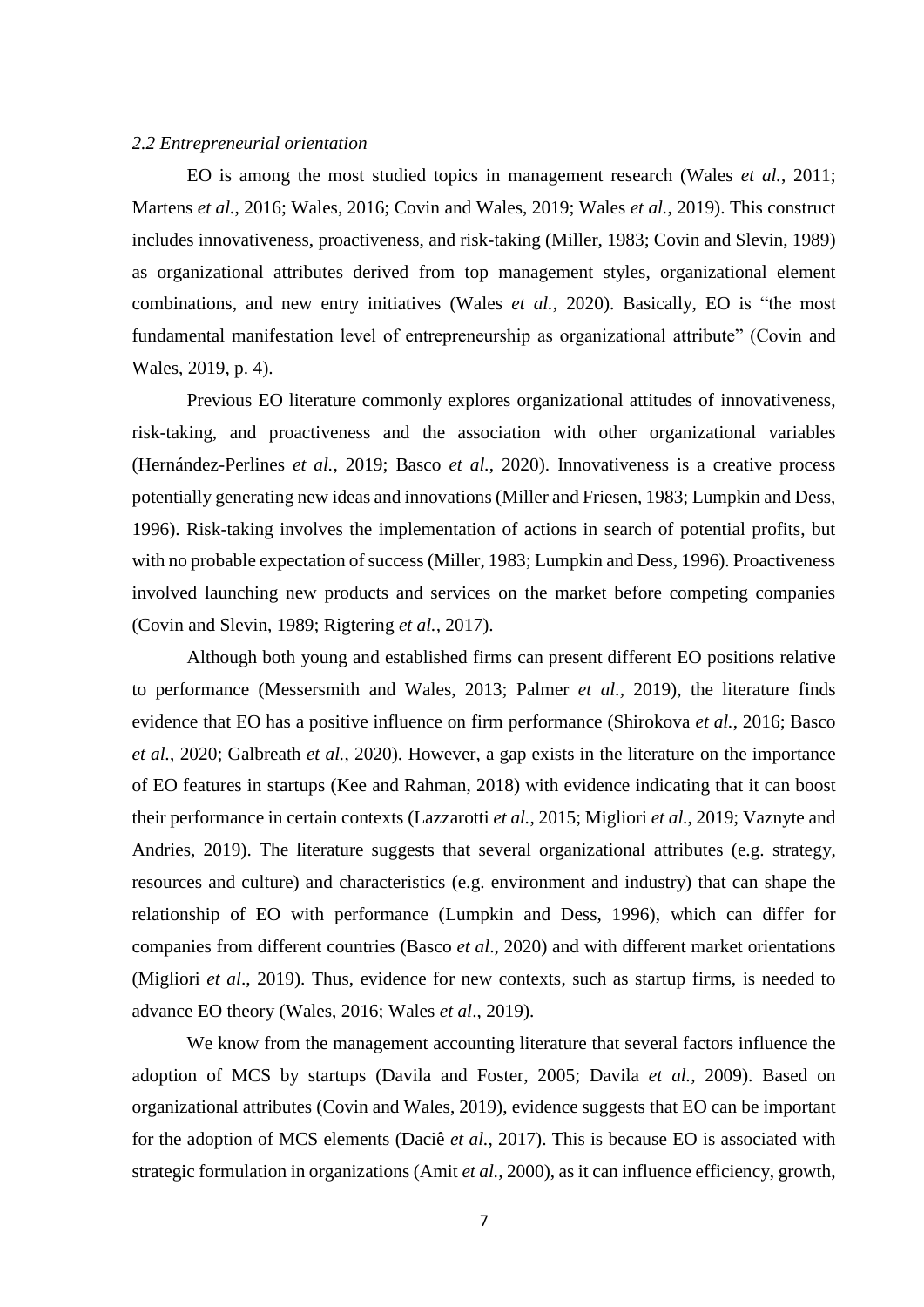and innovation strategies (Callaway and Jagani, 2015). It thus has the potential to shape MCS. It has also been noted that companies with different EO levels apply different MCS to their innovation processes (Bisbe and Malagueño, 2015). Evidence also indicates that EO affects personnel control (Li *et al.*, 2006). Since innovativeness, proactiveness, and risk-taking behavior (Miller, 1983; Covin and Slevin, 1989) are organizational attributes stemming from founders/managers' behavior, such an attitude could likely precede MCS adoption and help decision-making and allocation of resources and efforts (Davila *et al.*, 2015). Therefore, an organization's EO stance could influence adoption of MCS elements to form different packages. We thus hypothesize that:

**H2A:** Entrepreneurial orientation in startup firms is positively associated with firm performance.

**H2B:** Entrepreneurial orientation is associated with a package of MCS elements in startup firms.

#### *2.3 Mediating role of an MCS Package*

The relationship between EO and performance presents specific particularities for both young and mature companies (Messersmith and Wales, 2013; Palmer *et al.*, 2019). It has been argued that several mechanisms may have an indirect effect on this relationship (Lumpkin and Dess, 1996; Hughes and Morgan, 2007). Research has also shown that the MCS package being used may be one of the mechanisms responsible for the mediation between EO and startup performance, as an MCS package can be shaped by EO (Li *et al.*, 2006; Bisbe and Malagueño, 2015; Daciê *et al.*, 2017), which can, simultaneously, boost performance (Davila and Foster, 2005; Cosenz and Noto, 2015; Bedford, 2015).

Al-Dhaafri and Al-Swidi (2014) show that enterprise resource planning systems can mediate EO and performance association. In addition, Daciê *et al.* (2017) found there were direct effects of EO on MCS use and firm performance as well as on performance through an MCS. Thus, there is reason to believe that the posture of startups, in relation to the EO dimensions of innovativeness, risk-taking, and proactiveness (Miller, 1983; Covin and Slevin, 1989), and their relationship with performance, is facilitated by an MCS package, which helps organizations to promote goal congruence to achieve the desired results (Malmi and Brown, 2008). Therefore, evidence suggests that EO indirectly influences performance, but can also be mediated by the MCS package. This leads us to the following hypothesis: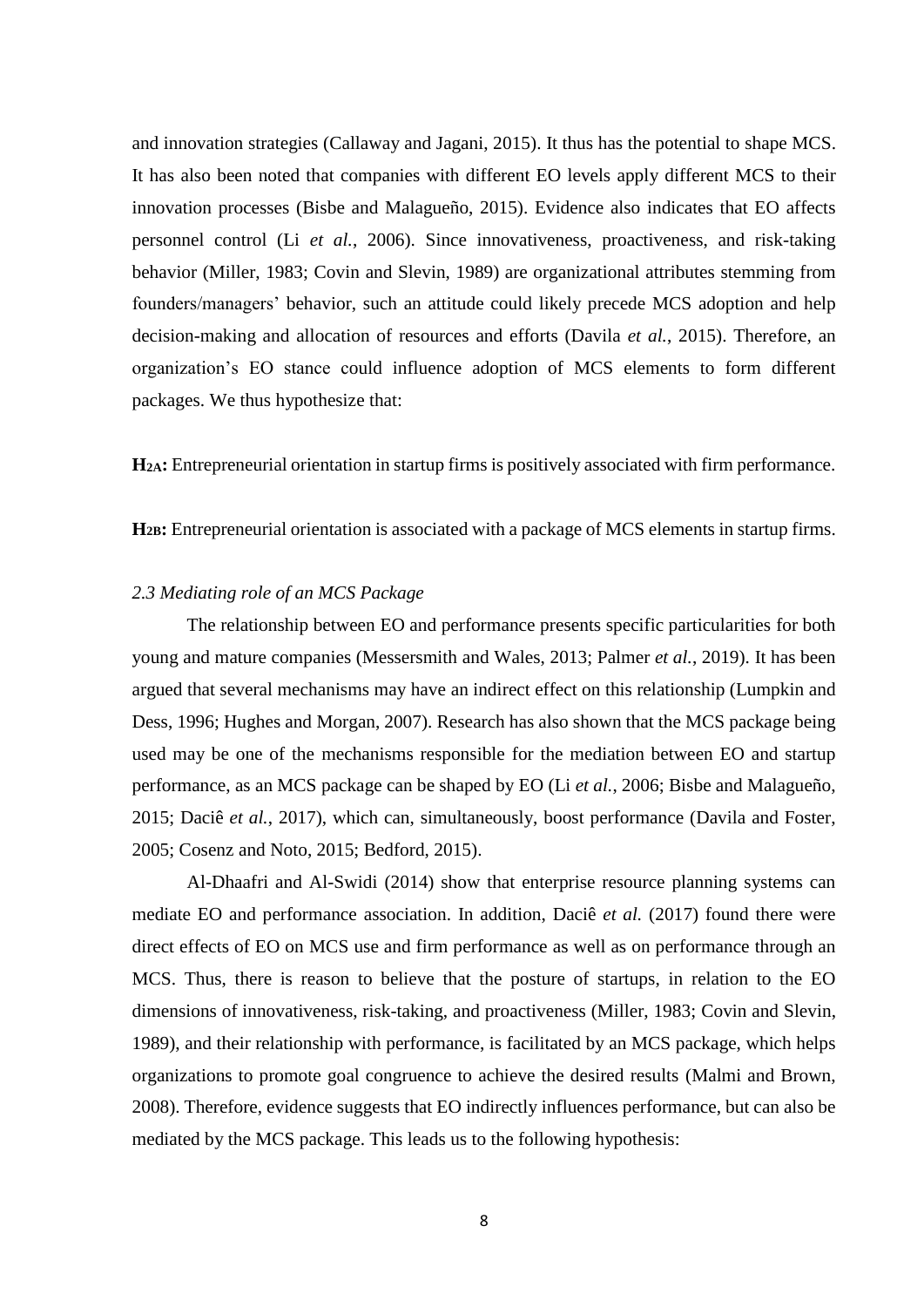**H3:** The elements included in a package of MCS mediates the relationship between entrepreneurial orientation and startup firm performance.

Based on the literature review and the hypotheses development, Figure 1 demonstrates the direct (solid arrows) and indirect (dashed arrow) relationships between the research constructs. Additionally, the model includes two control variables: firm age and sector.



**Figure 1.** Conceptual model.

# **3 Methodology**

#### *3.1 Data collection*

The study population comprises startups that exited 70 different Brazilian technologybased incubators or parks, which are important innovation ecosystems capable of assisting startup maturation (Latorre *et al.*, 2017). The list of technology-based incubators or parks and respective startups was accessed through the National Association of Entities Promoting Innovative Enterprises (Anprotec), resulting in a population of 794 startups. Anprotec was created in 1987, and it has since been directly involved in the development of Brazilian technology-based incubators or parks (Anprotec, 2021). Incubators and parks in Brazil are relevant social and economic development drivers, similar to that in other countries (Plonski, 2016). Thus, startups acquire and exchange knowledge during the incubation period, which is crucial for their survival in the market after they exit (Phillips, 2002; Vick *et al.*, 2013).

We followed the recommendations of Dillman *et al.* (2014) when conducting the survey questionnaire. For example, we included a cover letter and a personalized contact for each organization. In addition, we pretested the questionnaire with academics (two professors and three master's students in the area of management control) and managers (two startup managers and one manager from a large organization). The survey was sent to managers by e-mail and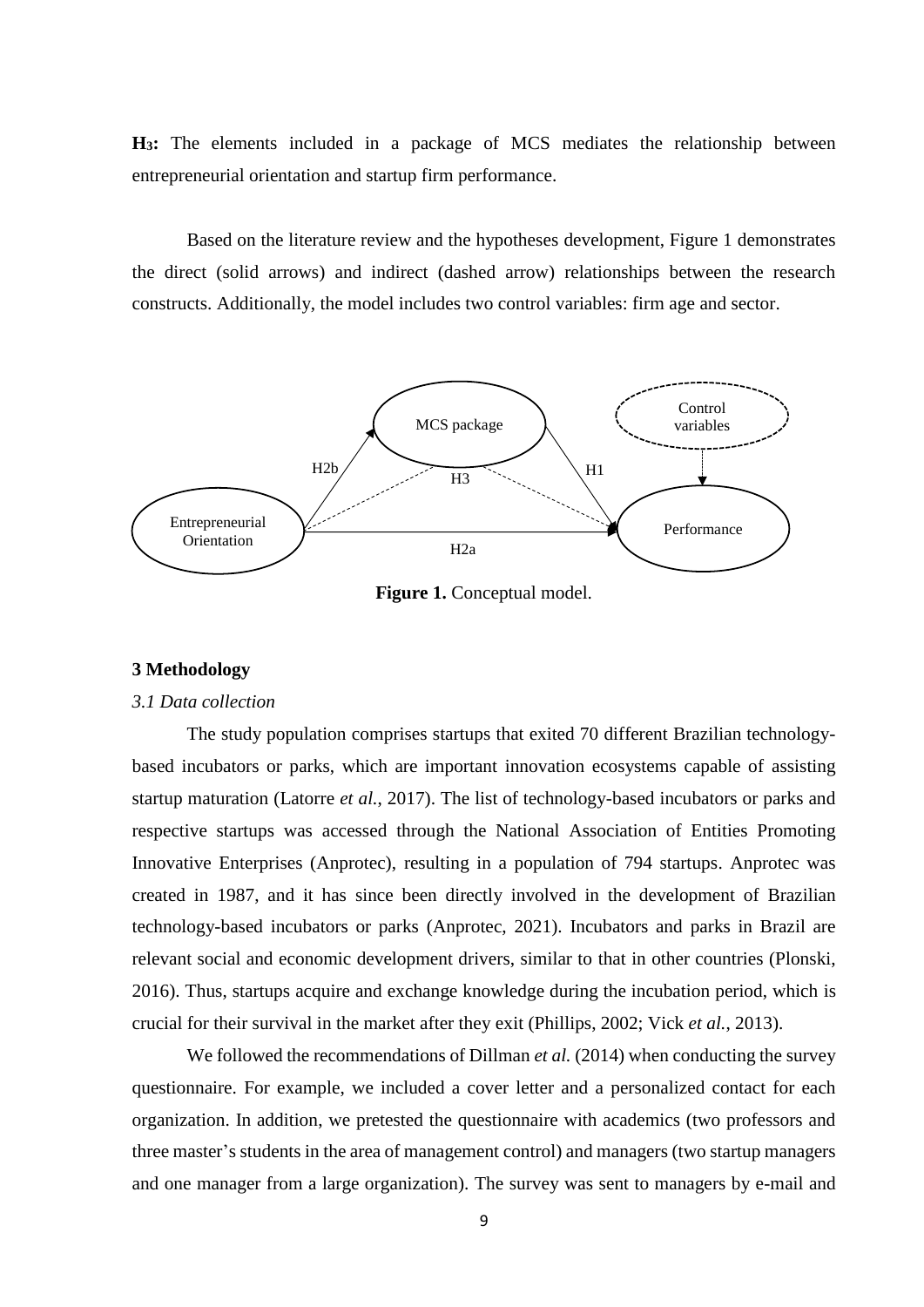through social media (e.g. LinkedIn), from July to October 2019. In total, 100 startups completed the survey; no missing data or possible outliers were found through our exploratory analyses. The sample size  $(n=100)$  and response rate (12.59%) are comparable with those of similar studies (Samagaio *et al.*, 2018; Crespo *et al.*, 2019). Of the sample, 59% of the companies had exited an incubator or park within the last 5 years (2015-2019), while 68% of them were in the service sector, 2% in the commerce sector, and 30% of them from various industries, predominantly technology or engineering. At least 70% of respondents were company owners, 91% were senior executives, and 64% had at least one post-graduation degree.

# *3.2 Measurements*

A 5-point Likert scale was used in our survey instrument, according to which EO was categorized as  $1 =$  never;  $5 =$  always, and MCS package and performance were categorized as  $1 =$  strongly disagree;  $5 =$  strongly agree. EO was measured as a second-order construct, it had 9 items based on Miller (1983) and Lumpkin and Dess (1996) and validated in the Brazilian context by Lazzarotti *et al.* (2015). They encompassed innovativeness (three items), risk-taking (three items), and proactive (three items).

The MCS package is also a second-order construct based on 21 items developed and validated by Altoé *et al.* (2018), and it was based on Malmi and Brown (2008). It comprised cultural control (three items), planning (five items), cybernetic control (five items), rewards & compensation (three items), and administrative control (five items). Performance was measured based on four items adopted from King *et al.* (2010) and Crespo *et al.* (2019). It consisted of a metric based on respondents' self-perception, which is compared to outcomes from the last 3 years. Such a method of quantifying performance has been widely accepted in the management literature (Lazzarotti *et al.*, 2015; Crespo *et al.*, 2019).

Two control variables were used in the study: firm age and sector. Firm age is its time in the market after its exit from the technology-based incubator or park. Firm age is a binary variable ( $\leq 5$  years and  $> 6$  years). Moreover, industry sector is a binary variable (commerce/services and industry). The management and accounting literatures highlight that a firm's age and the industry sector are important control variables (Bedford *et al.*, 2019; Guenther and Heinicke, 2019; Kreilkamp *et al.*, 2021; Scagnelli *et al.*, 2019).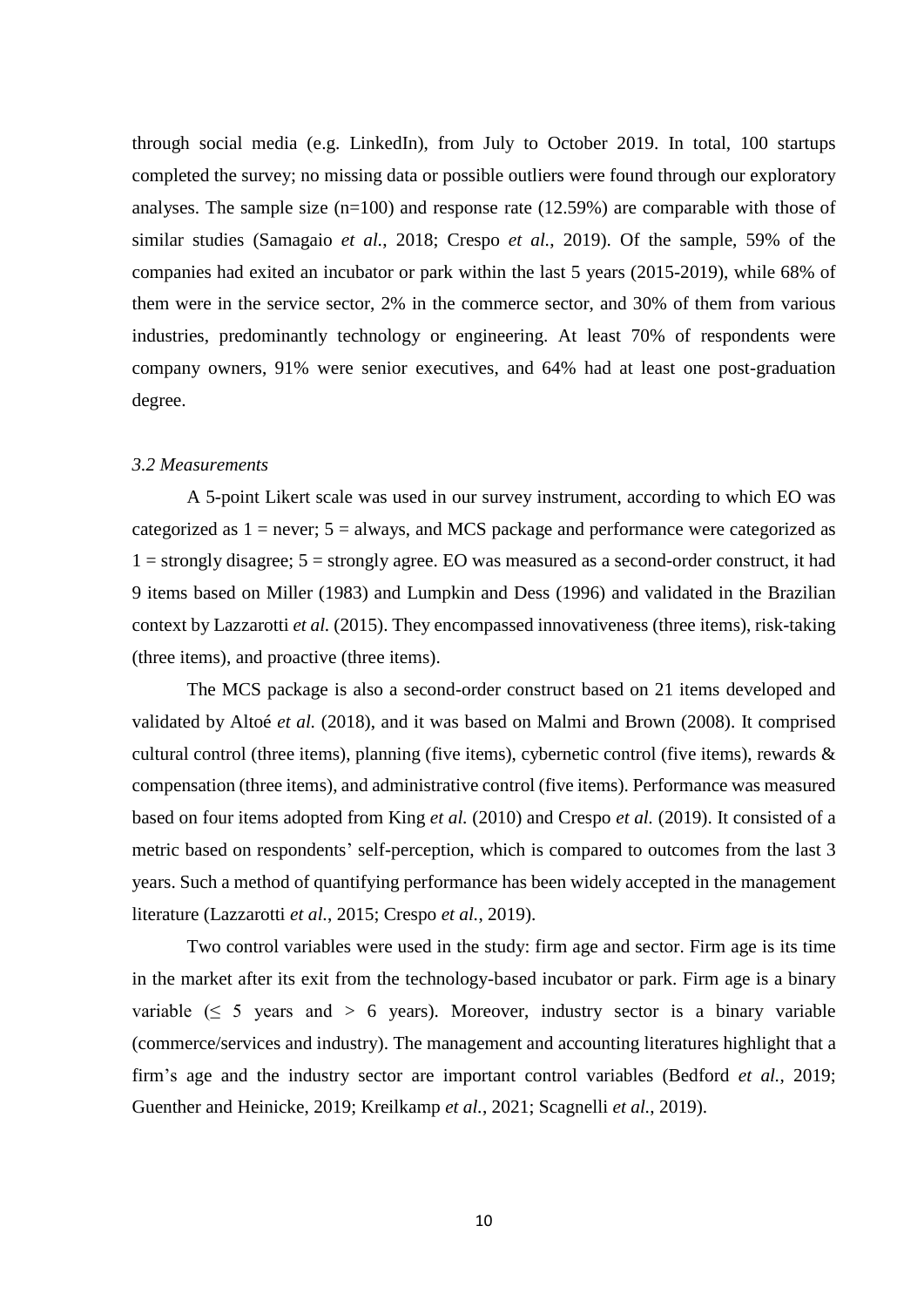# *3.3 Analysis procedure*

Data were analyzed through structural equation modeling based on partial least squares (PLS-SEM) and fuzzy-set qualitative comparative analysis (fsQCA). Previous studies on MCS (Bedford *et al.*, 2016; Samagaio *et al.*, 2018; Crespo *et al.*, 2019; Bedford, 2020; Frare and Beuren, 2021) and EO (Alonso-Dos-Santos and Llanos-Contreras, 2019; Kollmann *et al.*, 2021) have demonstrated that the use of regression techniques in combination with fsQCA can provide complementary results based on the symmetric analytical properties of PLS-SEM and asymmetric analytical properties of fsQCA. Thus, the combined use of quantitative PLS-SEM and qualitative fsQCA techniques allows a broader view of the phenomenon (Venkatesh *et al.,* 2013; Bedford, 2020) in addition to a complementary explanatory design (Johnson and Onwuegbuzie, 2004).

PLS-SEM was analyzed using SmartPLS software (3.0) (Ringle *et al.*, 2015), which allows for the estimation of complex causal models with multiple dependent and independent, higher-order constructs, mediating variables, and control variables (Hair *et al.*, 2017). PLS-SEM is recommended for limited sample sizes, is robust for non-normal data, and it is widely used in management and business research (Hair *et al.*, 2019). MCS research also commonly uses PLS-SEM (Rezania *et al.*, 2016; Crespo *et al.*, 2019; Kennedy and Widener, 2019).

FsQCA was performed in fsQCA 3.0 (Ragin, 2008), which assesses holistic interactions resulting in different configurations accounting for the success of the outcome (Fiss, 2007). FsQCA solutions promote equifinality by finding the causal conditions leading to the same result (Rihoux and Ragin, 2008). Previous studies have revealed the benefits of using fsQCA in MCS research (Bedford *et al.*, 2016; Samagaio *et al.*, 2018; Crespo *et al.*, 2019; Frare and Beuren, 2021). Moreover, it has been argued that using fsQCA to explore MCS packages is necessary for understanding MCS combinations better (Bedford, 2020). Thus, fsQCA was used to identify the MCS package element combinations (first-order) and the EO dimensions (firstorder) accounting for startups' high performance.

Bedford (2020) has recently called for the examination of combinations of MCS elements using fsQCA in order to improve our knowledge of MCS packages. This is important as we need to better understand how different MCS combinations form packages of MCS which can lead to the same outcome (Bedford *et al.*, 2016). Therefore, fsQCA allows us to analyze whether individual conditions are necessary and whether combinations of conditions are sufficient to achieve a given result (Bedford and Sandelin, 2015; Bedford *et al*., 2016). The combinations of conditions that appear in all solutions for the occurrence of a given result

11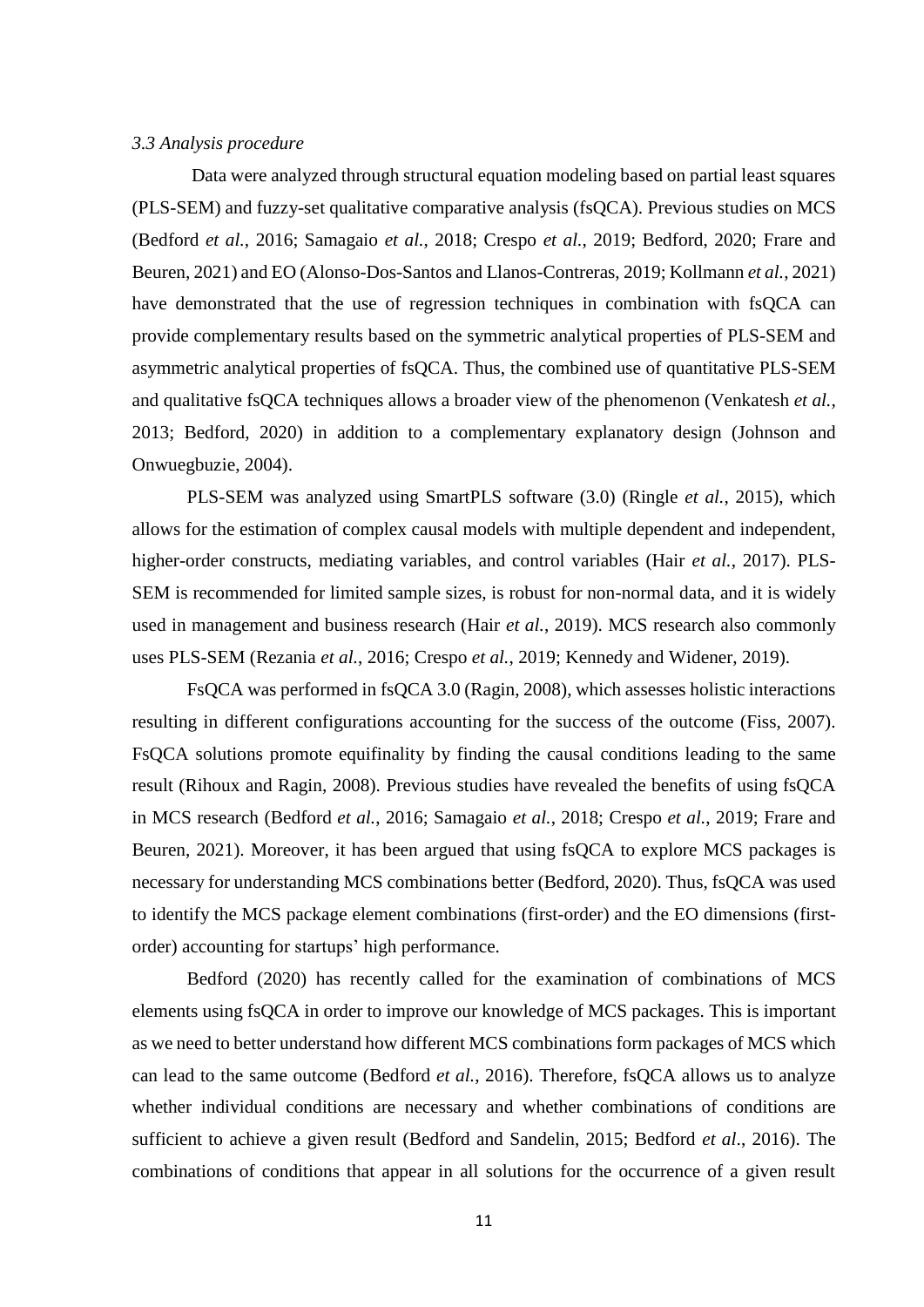suggest complementarity, while the conditions that differ represent substitutability (Milgrom and Roberts, 1995; Bedford and Sandelin, 2015). Although the technique does not specify whether conditions are interdependent as described in the theory of Milgrom and Roberts (1995), they "indicate that certain attributes must combine to be sufficient for the outcome to occur; of additive (independent) or interactive (interdependent) associations" (Bedford and Sandelin, 2015, p. 22).

#### *3.4 Common-method bias and non-response bias*

Common-method bias (CMB) could be a potential problem as all variables are collected by the same survey–filled out by one respondent (Podsakoff *et al.*, 2003). CMB was tested using 'Harman's single-factor test' (Harman, 1967) to assess the possible existence of this problem (Gomez-Conde *et al.*, 2019; Matsuo *et al.*, 2021). A single factor represented 28.03% of the common variance. This value is below the 50% threshold required, this indicates that CMB is not a problem in our study (Podsakoff *et al.*, 2003).

In contrast, as identifying the non-respondents' features was not possible, late respondents were assumed to be analogous to non-responders, and non-response bias was assessed by comparing the responses of early and late respondents (Abernethy *et al.*, 2017; Gomez-Conde *et al.*, 2019). Means of items of all constructs between the first and last ten respondents were compared (Mahama and Cheng, 2013); however, no significant differences were found between the groups ( $p > 0.05$ , two-tailed). Therefore, non-response bias was not an issue (de Harlez and Malagueño, 2016; Nuhu *et al.*, 2019).

#### **4. Data analysis**

#### *4.1 PLS-SEM analysis*

# *4.1.1 Measurement model*

Type I (reflective-reflective) higher-order constructs were measured through the repeated indicators' approach (Sarstedt *et al.*, 2019). Previous studies measured EO (Alvarez-Torres *et al.*, 2019; Hernández-Perlines *et al.*, 2020) and MCS packages (Rehman *et al.*, 2020) as second-order Type I. Our second-order measurement model (Table Ⅰ) evaluation was based on reflective indicator loadings, internal consistency reliability, and convergent and discriminant validity (Hair *et al.*, 2019). The constructs and items (first-order) are shown in Appendix A.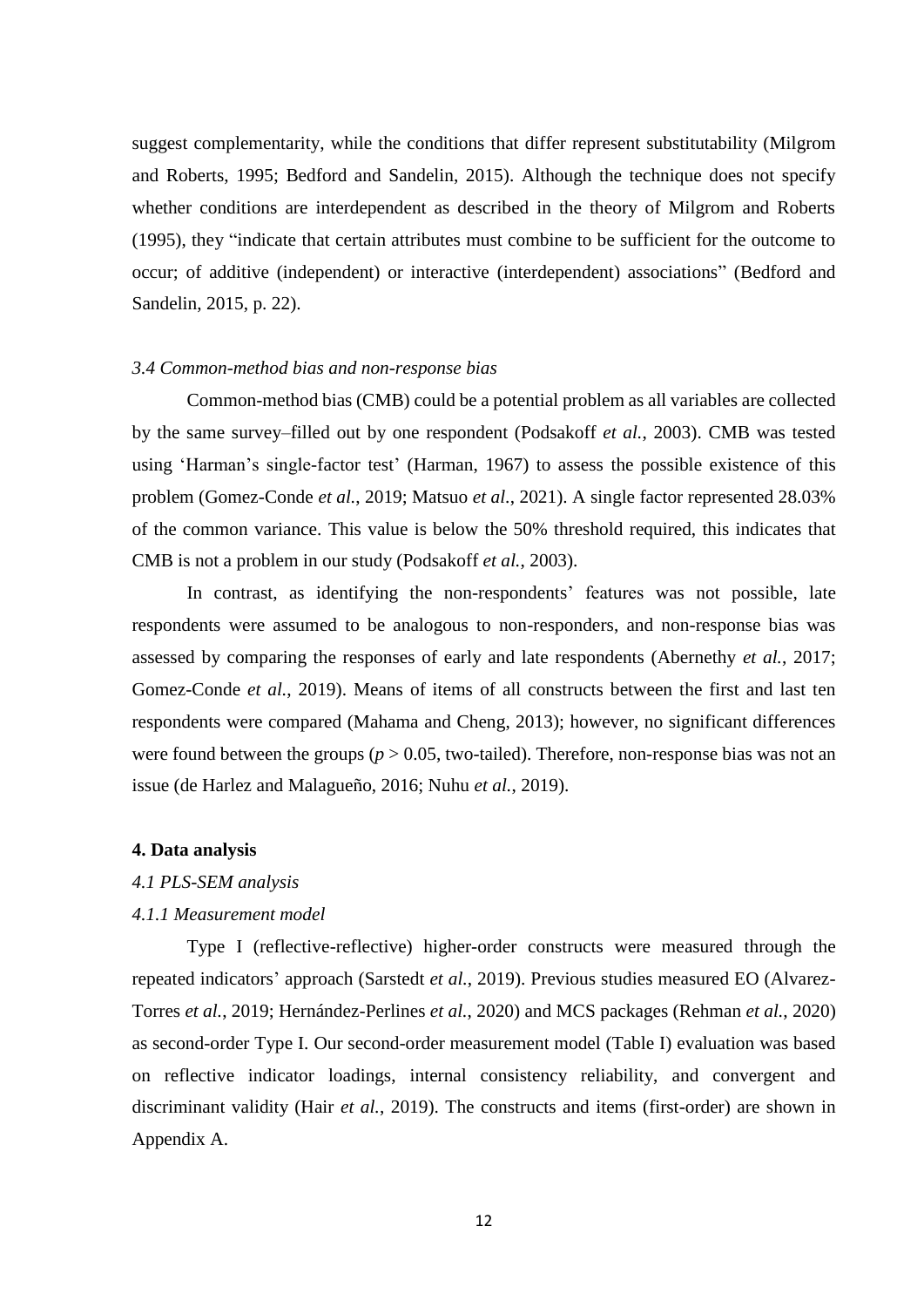**Table Ⅰ**

| Measurement model |             |           |                          |       |                          |                          |          |       |          |                |       |
|-------------------|-------------|-----------|--------------------------|-------|--------------------------|--------------------------|----------|-------|----------|----------------|-------|
| <b>Constructs</b> | <b>Mean</b> | <b>SD</b> | $\alpha$                 | OА    | <b>CR</b>                | <b>AVE</b>               |          |       |          |                |       |
| 1. EO             | 3.65        | 0.88      | 0.795                    | 0.806 | 0.821                    | 0.607                    | 0.779    | 0.397 | 0.645    | 0.145          | 0.215 |
| 2. MCS package    | 3.74        | 0.90      | 0.919                    | 0.925 | 0.892                    | 0.626                    | 0.289    | 0.791 | 0.494    | 0.119          | 0.165 |
| 3. Performance    | 3.78        | 0.95      | 0.818                    | 0.818 | 0.881                    | 0.650                    | 0.524    | 0.429 | 0.806    | 0.159          | 0.170 |
| 4. Firm's age     |             | $\sim$    | $\overline{\phantom{a}}$ |       | $\overline{\phantom{a}}$ | ٠.                       | $-0.103$ | 0.028 | $-0.145$ | $\blacksquare$ | 0.120 |
| 5. Sector         |             | -         | $\overline{\phantom{a}}$ |       |                          | $\overline{\phantom{0}}$ | 0.196    | 0.126 | 0.155    | 0.120          | ٠     |

Note 1: Fornell-Larcker criteria values are presented to the left/bottom diagonal, whereas heterotrait-monotrait ratio of correlations (HTMT) criteria values are shown on the right/top diagonal. Diagonal elements in bold are square roots of the average variance extracted (AVE).

Note 2:  $\alpha$  = Cronbach's alpha,  $ρ_A = Dijkstra$ -Henseler's rho, CR = composite reliability, AVE = average variance extracted.

For all items, the reflective indicator loadings were greater than 0.60, which is said to meet adequacy requirements (Hair *et al.*, 2017). Cronbach's alpha (α), Dijkstra-Henseler's rho  $(\rho_A)$ , and composite reliability (CR) ranged from 0.70 to 0.95, which indicates internal consistency reliability (Hair *et al.*, 2019). Convergent validity was shown by AVE, which was higher than 0.50 (Hair *et al.*, 2019). Discriminant validity was attested using the heterotraitmonotrait ratio of correlations (HTMT) criterion, which recorded values lower than 0.85 (Hair *et al.*, 2019) and by the Fornell-Larcker criterion, whose square root of AVE (diagonal values in bold) was higher than correlation between latent variables (Hair *et al.*, 2017).

# *4.1.2 Structural model*

The likelihood of multicollinearity in the structural model was evaluated based on the variance inflation factor (VIF), the model's predictive accuracy was calculated based on  $\mathbb{R}^2$ , and the model's predictive relevance was assessed based on Stone-Geisser  $(Q^2)$  (Hair *et al.*, 2017). Table Ⅱ presents the hypotheses, paths, beta coefficients (β), *t*-values, *p*-values, and confidence intervals (CIs).

| Path analysis |                                                        |                |                 |                 |                   |  |
|---------------|--------------------------------------------------------|----------------|-----------------|-----------------|-------------------|--|
| H             | <b>Paths</b>                                           | Beta $(\beta)$ | <i>t</i> -value | <i>p</i> -value | CI [5%; 95%]†     |  |
| $H_1$         | $MCS$ package $\rightarrow$ Performance                | 0.307          | 3.410           | $0.001***$      | [0.152; 0.448]    |  |
| $H_{2A}$      | $EO \rightarrow Performance$                           | 0.413          | 4.687           | $0.000***$      | [0.248; 0.542]    |  |
| $H_{2B}$      | $EO \rightarrow MCS$ package                           | 0.289          | 2.356           | $0.019**$       | [0.060; 0.470]    |  |
| $H_3$         | $EO \rightarrow MCS$ package $\rightarrow$ Performance | 0.089          | 1.667           | $0.095*$        | [0.019; 0.195]    |  |
|               | Firm's age                                             | $-0.117$       | 1.354           | 0.176           | $[-0.252; 0.031]$ |  |
|               | Sector                                                 | 0.050          | 0.547           | 0.584           | $[-0.107; 0.192]$ |  |

**Table Ⅱ**

Note 1: † bias-corrected and accelerated (BCa) BCI; 5,000 subsamples; two-tailed test. Note 2:  $*_{p}$  < 0.10;  $*_{p}$  < 0.05;  $*_{p}$  < 0.01.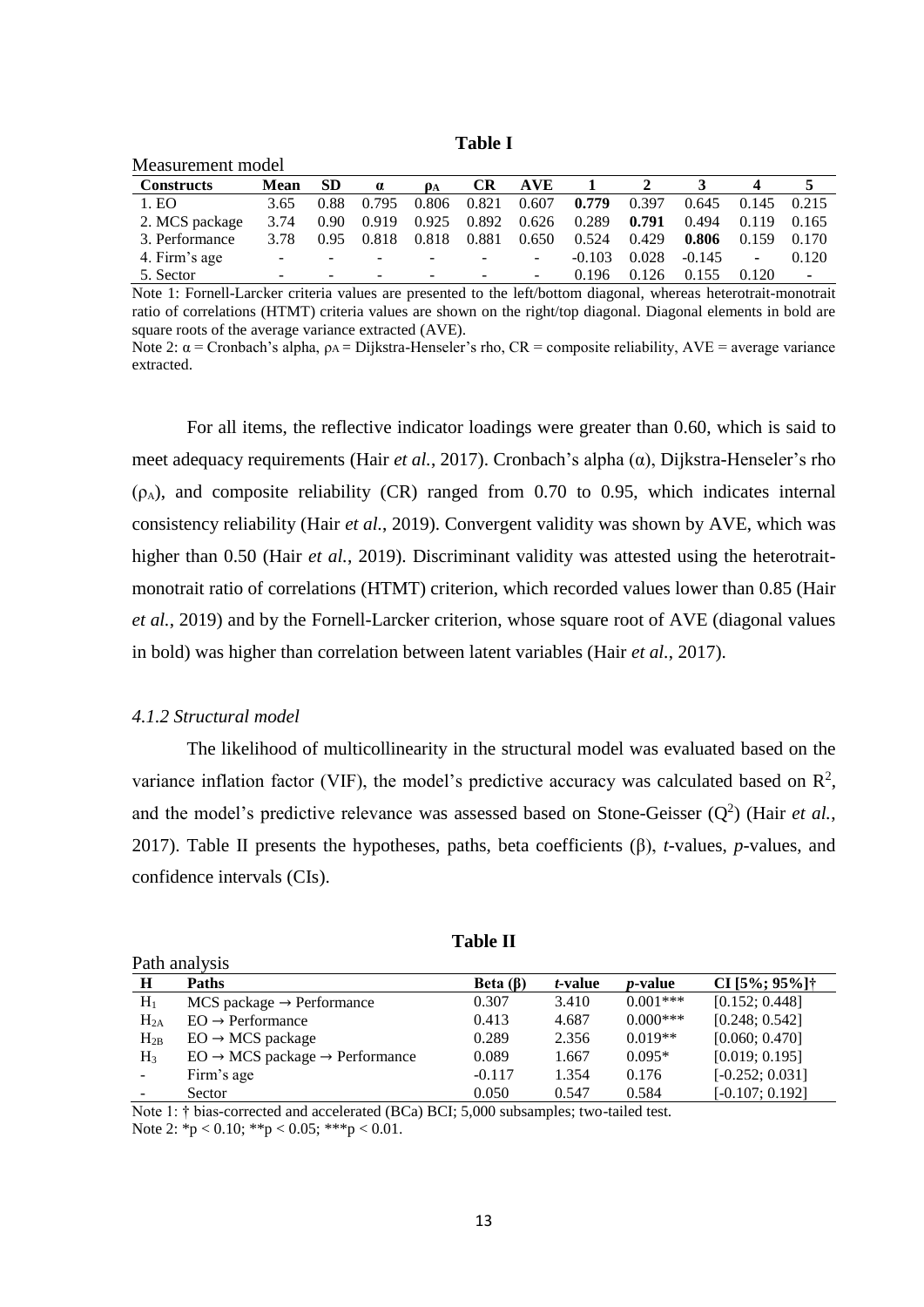Multicollinearity can likely occur between latent variables when VIF is higher than 3.00 (Hair *et al.*, 2019). The recorded VIFs ranged from 1.000 to 1.145, which implies an absence of multicollinearity. The explained variance of the endogenous variables  $(R^2)$  could have been small (2%), medium (13%), or large (26%) (Cohen, 1988). Thus, the MCS  $\mathbb{R}^2$  was low to medium (7.4%) and high for performance (34.6%).  $Q^2$  values higher than 0 were acceptable (Hair *et al.*, 2019). Thus, MCS (2.9%) and performance (22.7%) values highlighted the model's predictive relevance.

# *4.2 FsQCA analysis*

FsQCA analysis was used in addition to PLS-SEM. It was mainly adopted for exploring the combinations of MCS in different packages and EO dimensions, leading to high startup performance. Three steps were followed to do this, the first stage consisted of calibrating the mean of the constructs between values 0 and 1, the second stage consisted of analyzing the causal conditions necessary to arrive at a certain outcome, while the third stage consisted of analyzing conditions sufficient to promote dependent variable success (Ragin, 2008). Despite all the research on the symmetrical relationship between MCS and other variables, few studies have explored how combinations of MCS elements in a package are used by companies (Bedford and Malmi, 2015; Bedford, 2020). Different combinations can occur in different firm types, due to the dimensions of EO (Covin and Wales, 2019). Therefore, fsQCA can be used to explore EO dimension combinations and MCS package elements to understand what leads to high startup performance.

#### *4.2.1 Calibration*

Calibration is the first step in an fsQCA analysis. The mean of the constructs (5-point Likert scale) must be calibrated to values between 0 and 1 (Ragin, 2008). According to theoretical knowledge of research constructs (Ragin, 2008) and previous studies (Palmer *et al.*, 2019; Hock-Doepgen *et al.,* 2020), calibration consists of turning original points 5, 3, and 1 into full membership (95%), cross-over (50%), and full non-membership (5%).

#### *4.2.2 Necessary conditions*

The second stage consists of analyzing the causal conditions necessary for obtaining a certain outcome (Ragin, 2008). Conditions based on consistency higher than 0.90 are necessary, and those between 0.80 and 0.90 are almost always necessary (Ragin, 2000). Based on Table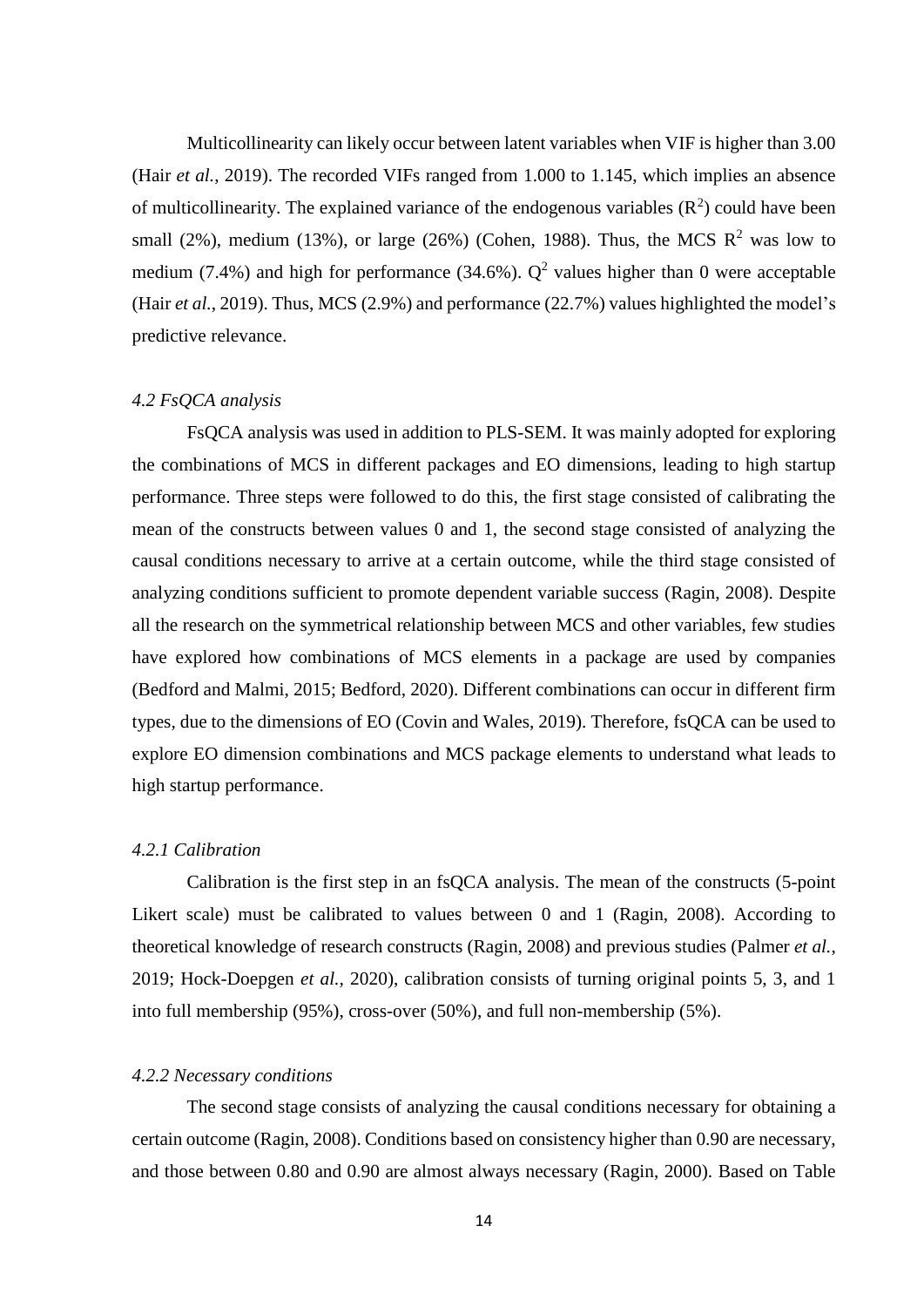Ⅲ, innovativeness is a necessary condition, with proactiveness almost always necessary, while the MCS elements of cultural control, planning control, and reward & compensation are almost always necessary for high startups performance. However, although a condition is always or almost always necessary, it may not be sufficient, depending on combinations with other conditions (Ragin, 2008).

| Second-order | <b>First-order conditions</b>  | Consistency | Coverage |
|--------------|--------------------------------|-------------|----------|
| EO           | Innovativeness                 | 0.912       | 0.875    |
|              | $\sim$ Innovativeness          | 0.293       | 0.907    |
|              | Risk-taking                    | 0.700       | 0.912    |
|              | $\sim$ Risk-taking             | 0.513       | 0.857    |
|              | Proactiveness                  | 0.889       | 0.900    |
|              | $\sim$ Proactiveness           | 0.330       | 0.875    |
| MCS package  | Cultural control               | 0.864       | 0.872    |
|              | $\sim$ Cultural control        | 0.328       | 0.875    |
|              | Planning                       | 0.891       | 0.883    |
|              | $\sim$ Planning                | 0.325       | 0.911    |
|              | Cybernetic control             | 0.795       | 0.921    |
|              | $\sim$ Cybernetic control      | 0.420       | 0.835    |
|              | Reward and compensation        | 0.807       | 0.871    |
|              | $\sim$ Reward and compensation | 0.384       | 0.874    |
|              | Administrative control         | 0.777       | 0.902    |
|              | $\sim$ Administrative control  | 0.457       | 0.908    |

**Table Ⅲ**

Note: The tilde (~) before the causal condition represents the condition's absence.

### *4.2.3 Sufficient conditions*

The third stage consists of analyzing the conditions sufficient to promote dependent variable success (Ragin, 2008). Therefore, a truth table with  $2<sup>k</sup>$  rows was created, where *k* is the number of causal conditions, that is,  $2<sup>8</sup>$  rows (Ragin, 2008). The results were analyzed based on the intermediate solution (Table Ⅳ), as suggested in the literature (Alonso-Dos-Santos and Llanos-Contreras, 2019; Covin *et al.*, 2020). A consistency threshold above 0.80 (0.944) resulted in four causal combinations (solutions) (Ragin, 2008).

Raw coverage (0.274–0.627) represents the ratio of membership in the outcome, explained by each solution. Unique coverage (0.012–0.020) explains the ratio of cases covered only by the solution. Solution coverage is the ratio of cases explained by the combination of all solutions, that is, 74.7% of cases were explained by the four solutions. All consistencies (0.959– 0.999) were higher than the threshold (0.80) and solution consistency was also higher than 0.80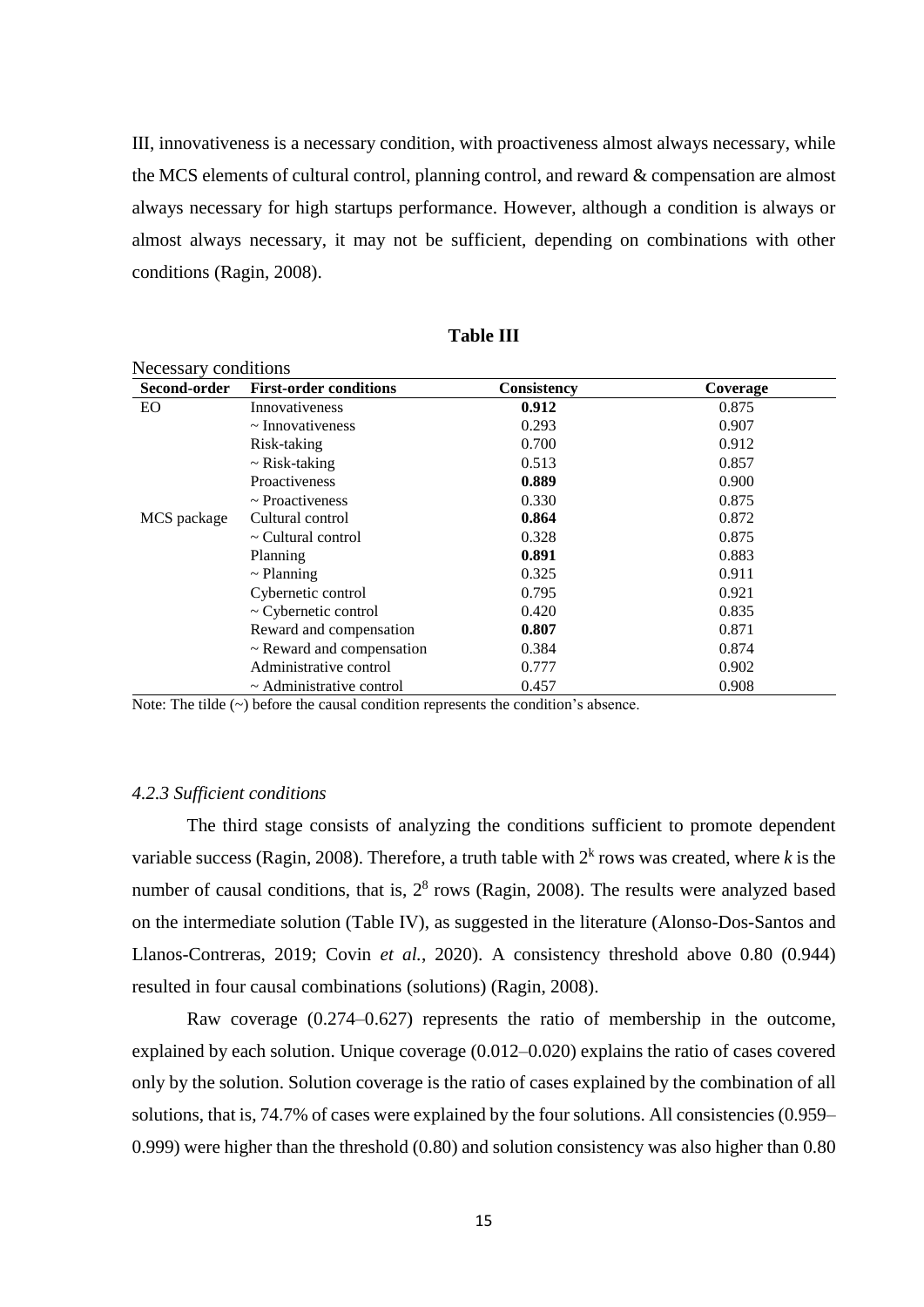(0.922), this finding demonstrates the adequacy of solutions found through fsQCA (Ragin, 2008).

#### **Table Ⅳ**

#### Sufficient conditions for high performance

| <b>Conditions</b>            | <b>High performance</b> |                |                |                |  |  |  |
|------------------------------|-------------------------|----------------|----------------|----------------|--|--|--|
|                              | S <sub>1</sub>          | S <sub>2</sub> | S <sub>3</sub> | S <sub>4</sub> |  |  |  |
| Innovativeness               |                         |                |                |                |  |  |  |
| Risk-taking                  |                         |                |                | ⊗              |  |  |  |
| Proactiveness                |                         |                |                |                |  |  |  |
| Cultural control             |                         |                |                |                |  |  |  |
| Planning                     |                         |                |                |                |  |  |  |
| Cybernetic control           |                         |                |                |                |  |  |  |
| Reward and compensation      |                         |                | ⊗              |                |  |  |  |
| Administrative control       |                         |                |                |                |  |  |  |
| Raw coverage                 | 0.627                   | 0.601          | 0.274          | 0.405          |  |  |  |
| Unique coverage              | 0.020                   | 0.017          | 0.012          | 0.012          |  |  |  |
| Consistency                  | 0.964                   | 0.959          | 0.999          | 0.985          |  |  |  |
| Overall solution coverage    |                         | 0.747          |                |                |  |  |  |
| Overall solution consistency |                         |                | 0.922          |                |  |  |  |

Note 1: Full black circles (●) indicate causal condition, and white circles with "x" in the center (⊗) indicate causal condition absence. Blank cells represent "do not care".

Note 2: This table excludes solutions with a unique coverage less than 0.00.

#### **5. Discussion and conclusions**

#### *5.1 Discussion of results*

The first hypothesis  $(H_1)$  suggests that the adoption of an MCS package is positively associated with firm performance. H<sub>1</sub> was confirmed ( $\beta$  = 0.307; p <0.01), and it corroborated the findings of previous studies (Davila and Foster, 2005; Cosenz and Noto, 2015; Bedford, 2015). This finding highlights the need for entrepreneurial companies to adopt an MCS package (Akroyd *et al.*, 2019) and shows that technology-based parks and incubator environments may have helped the management control adoption process (Davila, 2019). It also suggests that MCS packages may represent a way for startups to face early-stage impairments and survive in the market (Davila *et al.*, 2015; Cantamessa *et al.*, 2018).

The fsQCA analysis showed that cultural control, planning control, and reward  $\&$ compensation are almost always necessary; however, they are not sufficient by themselves. Therefore, two (S2 and S4) of the four high-performance combinations contained all the MCS package elements. All elements, except administrative control, which is indifferent, was observed in S1, while there was an indifference of cybernetic controls and an absence of rewards & compensation in S3. Cultural control and planning control were the only MCS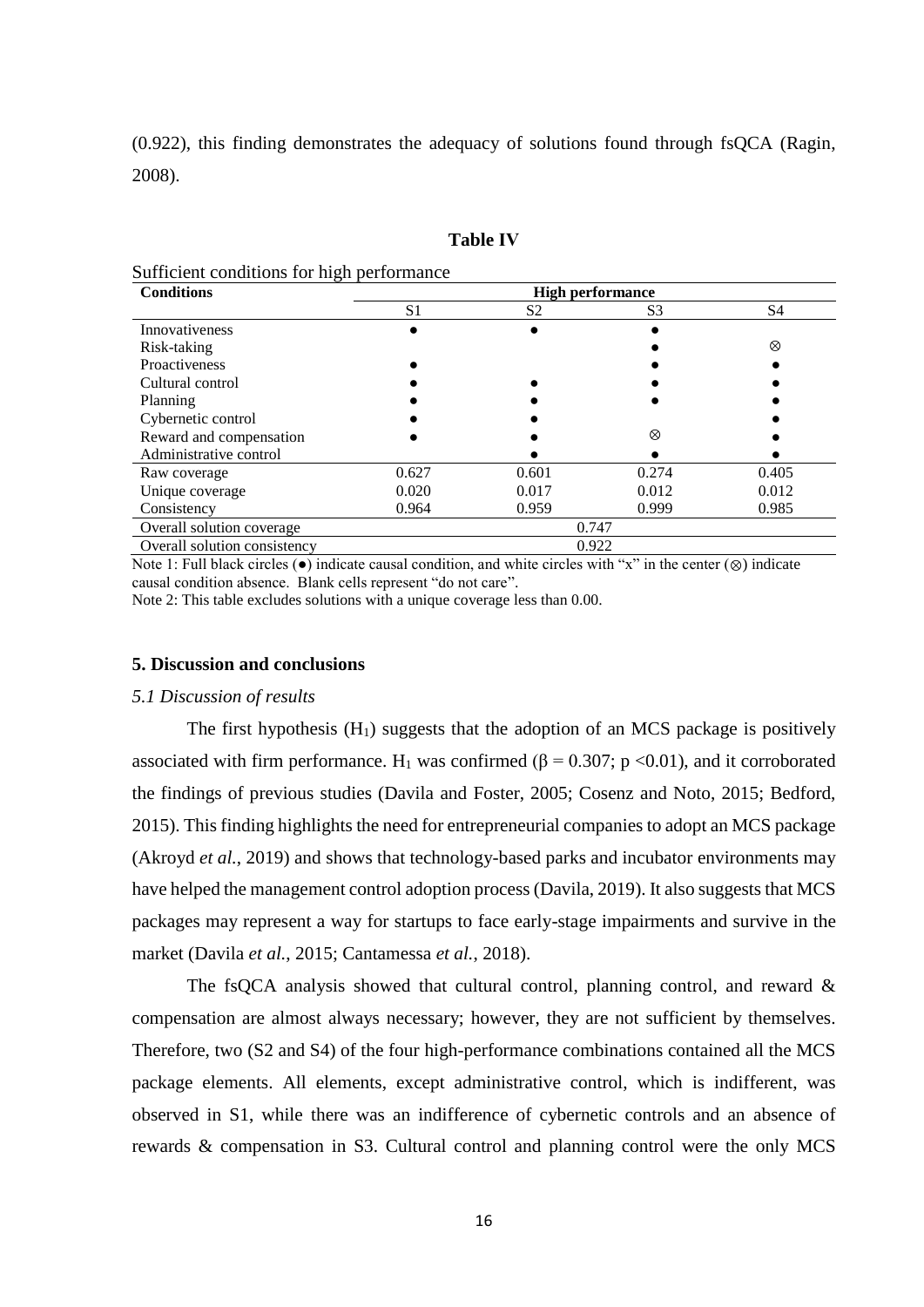elements observed in all solutions, suggesting complementarity (Milgrom and Roberts, 1995; Bedford and Sandelin, 2015) and their importance for startup firm performance.

The presence of cultural control can be understood in relation to the dynamics of new ventures, which cannot easily adopt other MCS if cultural control is not yet embodied by employees (Akroyd *et al.*, 2019). Cultural control is the means of communicating a startups' fundamental values (Malmi and Brown, 2008). It influences employees' motivation and behavior (Heinicke *et al.*, 2016) and is a driver for other organizational changes (Marginson, 2009). Thus, cultural control is an important socialization mechanism for achieving goal congruence (Akroyd and Maguire, 2011; Kennedy and Widener, 2019). The presence of planning controls in all MCS packages allows us to infer that they operate in a complementary way as startups aim to guide employees' behavior to achieve previously established goals (Malmi and Brown, 2008) in order to promote high performance.

The other MCS elements were found in at least three of the four solutions. Cybernetic control and administrative control are present in 3 solutions and indifferent in one. Rewards & compensation are present in 3 solutions and absent in one. This suggests possible substitutability between these elements, depending on combinations with other elements (Milgrom and Roberts, 1995; Bedford and Sandelin, 2015). Bedford *et al.* (2016) reveal that the substitutability of MCS elements differs by strategic context (defenders *vs*. prospectors), and our findings suggest that this substitutability is shaped according to the firm's EO profile. For example, S3 is the only solution that has the presence of risk-taking. In addition to the complementarity of cultural control and planning, only administrative controls are present. This reinforces that the presence of governance and organizational structures, and formalization of policies and procedures (administrative control) is crucial to deal with risk-taking (Rikhardsson *et al.*, 2021), which seems sufficient and does not require the adoption of other MCS elements.

In fact, what we can see is that startups start to adopt these MCS elements according to the perceived need in their birth and growth stages, and these elements start to act in combination with the other elements forming a package of MCS (Akroyd *et al*., 2019). This is consistent with the idea that cultural controls guide and are supported by the adoption of other controls (Akroyd and Kober, 2020). Overall, our findings have demonstrated that employing elements of the MCS package which then act in combination which each other are effective. We also highlight the existence of more than one combination of MCS elements which are capable of promoting equifinality in relation to organizations' objectives.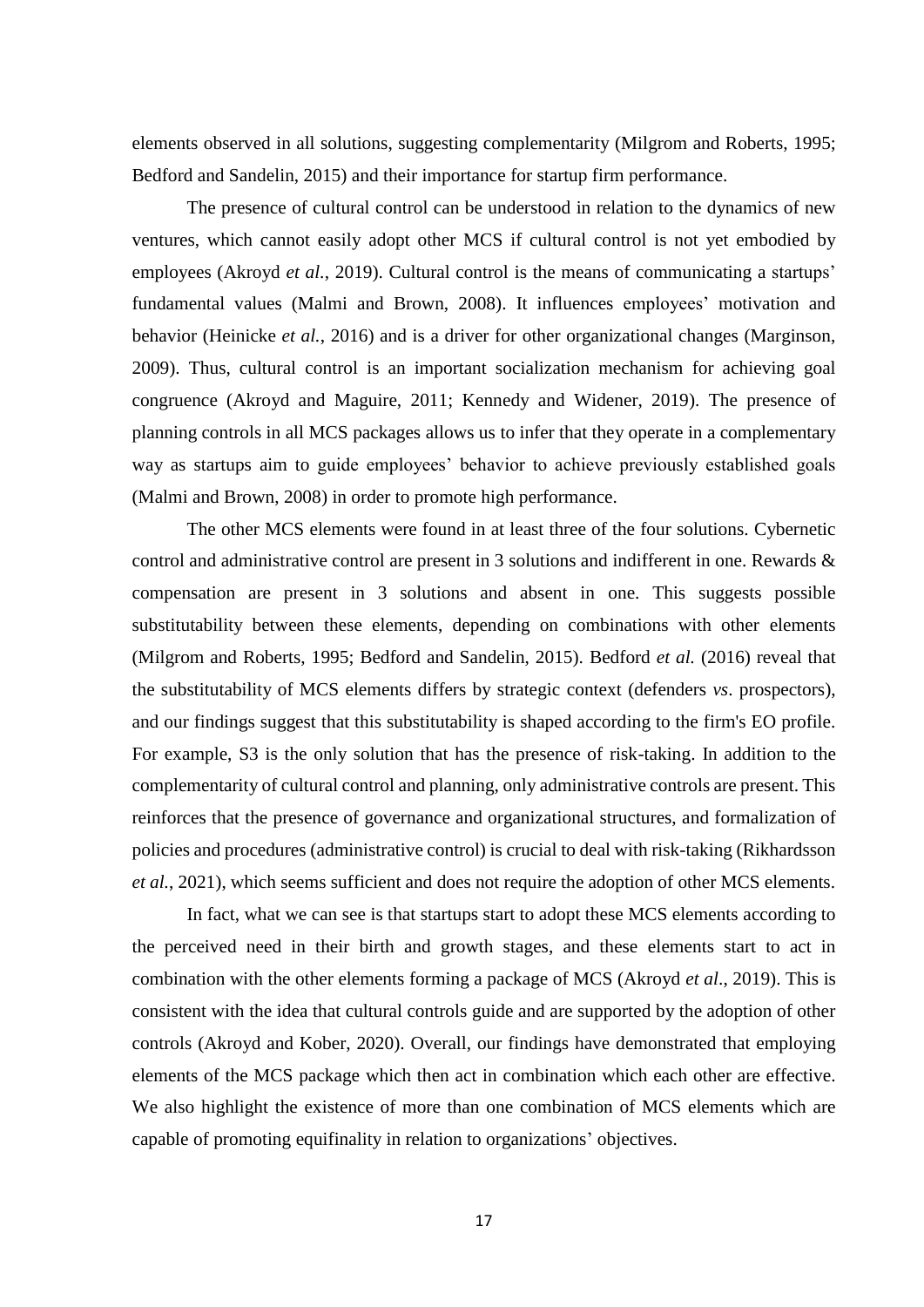The H2A hypothesis proposed that EO is positively associated with firm performance, which was statistically supported ( $\beta$  = 0.413; p < 0.01). This finding corroborated the findings of previous studies (Migliori *et al.*, 2019; Vaznyte and Andries, 2019; Basco *et al.*, 2020; Galbreath *et al.*, 2020). Similar to the results of the fsQCA analysis, innovativeness and proactiveness were always and almost always necessary, respectively. However, none of these conditions was self-sufficient in a singular way. Innovativeness (S1, S2, and S3) and proactiveness (S1, S3, and S4) are present in three of the four solutions; however, innovativeness is indifferent in S4 and proactiveness in S2. Risk-taking, in turn, was observed in S3, absent in S4, and indifferent in S1 and S2. There was at least one EO dimension in all solutions, and only S3 contained all three dimensions. Innovativeness and proactiveness tend to have a stronger impact on performance in small-and medium-sized companies than risktaking. Thus, different EO combinations can result in high-performance startups, mainly because of innovativeness and/or proactiveness.

The fsQCA analysis highlighted the interface (combinations) between EO dimensions and MCS package elements sufficient to promote high organizational performance. EO dimensions were observed in all four solutions with MCS package elements, and this outcome reinforced the perspective on the importance of the interface between EO and MCS packages (Li *et al.*, 2006; Bisbe and Malagueño, 2015; Daciê *et al.*, 2017). These findings show that different combinations of EO dimensions and different MCS packages can create equifinality and thus enable high performance in startup firms.

H2B argues that EO is positively associated with a package of MCS elements, supporting this hypothesis ( $\beta$  = 0.289; p < 0.05), which is in line with evidence in the literature (Li *et al.*, 2006; Daciê *et al.*, 2017). Thus, the dimensions of EO (innovativeness, proactiveness, and risktaking) are antecedent to MCS package adoption in startups. Besides EOs associated with an organizations' strategic position (Amit *et al.*, 2000), it also boosts efficiency, growth, and innovation (Callaway and Jagani, 2015), and influences the adoption of management mechanisms essential for market development (Davila *et al.*, 2015). H<sub>2B</sub>'s confirmation reinforced the idea that behavioral elements play a relevant role in defining MCS packages.

H<sup>3</sup> proposes that the MCS package mediates the relationship between EO and firm performance which was not rejected ( $\beta$  = 0.089; p <0.10). Thus, in addition to the direct impact of EO on the MCS package, and of such a package on performance, we can infer that EO also has an indirect effect on performance due to the MCS package's mediation. We found a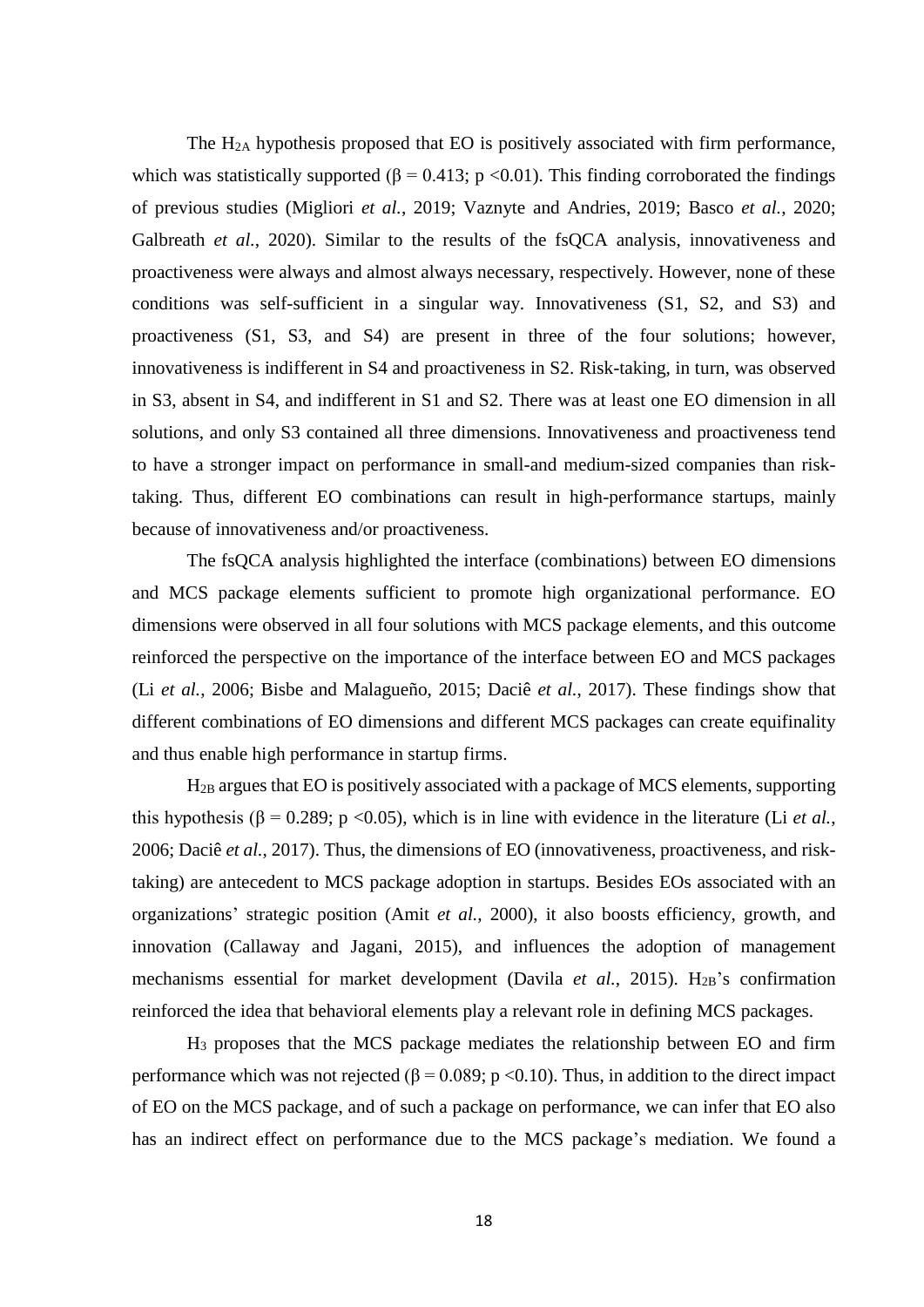complementary mediation (partial mediation), given the positive and significant direct and indirect (mediated by the MCS package) effect of EO on performance (Hair *et al.*, 2017).

This finding is corroborated by Daciê *et al.* (2017), who found direct and indirect EO effects on performance based on management mechanisms. Furthermore, this finding supports the expectations of Lumpkin and Dess (1996) as it shows a mediating effect on the relationship between EO and performance. Therefore, the MCS package plays an important role in helping match EO and performance in the startup firm context. This implies that EO, with the existence of certain levels of innovativeness, risk-taking and proactiveness (Miller, 1983), is a critical factor for the adoption of an MCS package in startups, and that this package translates business posture into firm performance. In addition to the overall posture of EO affecting the adoption of the MCS package, the specific combination of its EO dimensions (innovativeness, risktaking and proactiveness) with certain MCS elements, enables high performance. These different configurations vary according to the context and the profile of a startup, and show us the different paths these firms take to achieve high performance (Fiss, 2007).

#### *5.2 Conclusions*

In conclusion we found that the relationship between EO and an MCS package influences startup performance. As EO influenced MCS package adoption it thus plays an important role in the management of startup firms. We also found that the MCS package mediates the relationship between EO and performance. Therefore, the MCS package was able to translate startups' EO into performance, i.e., it facilitates innovativeness, risk-taking and proactiveness to achieve better performance. Our fsQCA results showed that there was a necessary condition (innovativeness) and almost always necessary condition (proactiveness, cultural control, planning control and reward & compensation) to promote high performance in startups, but that they are not sufficient by themselves, just only when combined. Thus, fsQCA showed four solutions capable of promoting equifinality to help achieve high performance. In all solutions, cultural controls and planning were complementary and were always present, which reinforces the importance of these two elements of an MCS package for the success of startup firms. These solutions encompassed the interface between EO dimensions and MCS package elements, highlighting which configurations lead to high startup firm performance.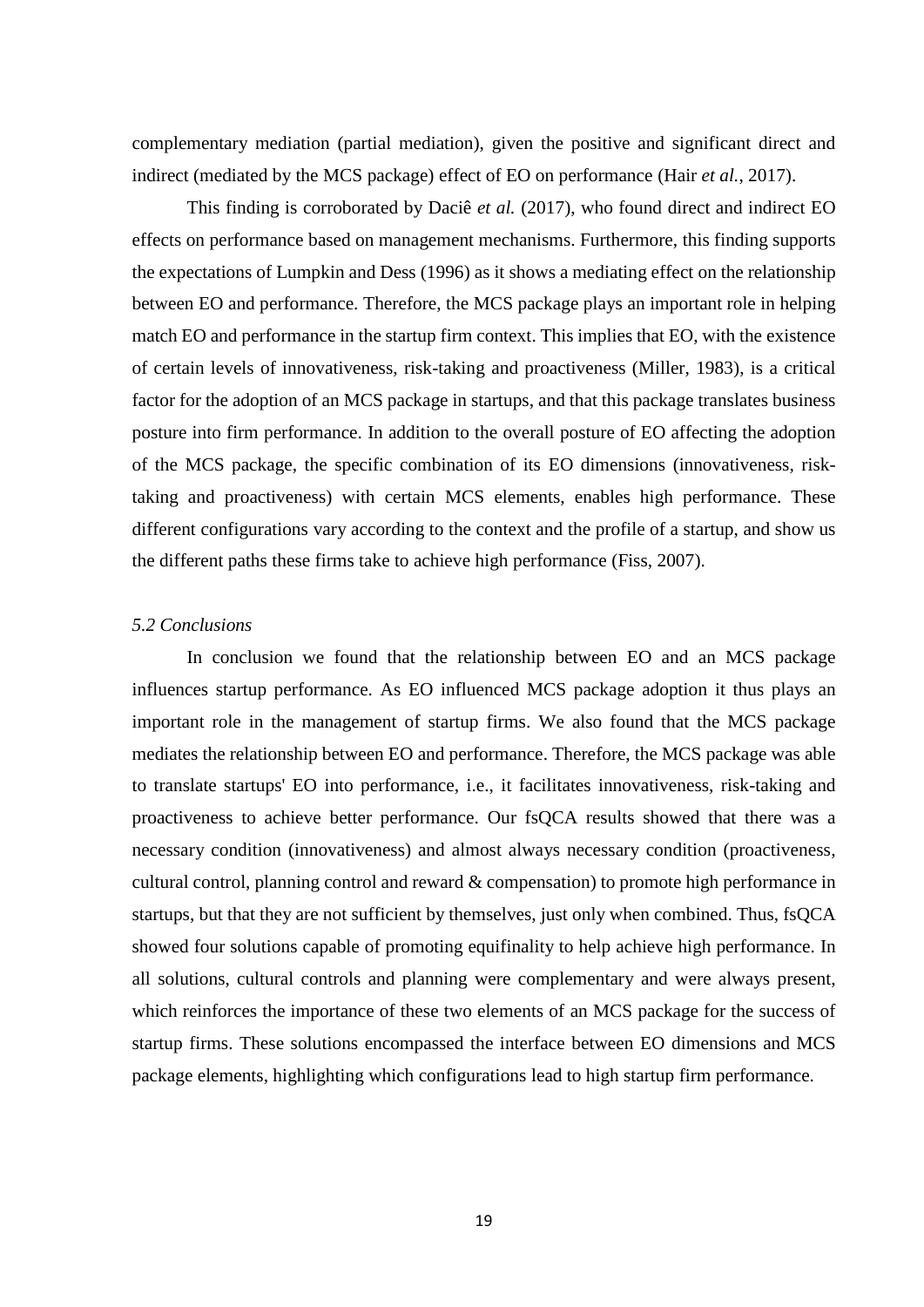# *5.3 Theoretical implications*

This study contributes to the literature on MCS adoption by startups (Davila and Foster, 2005, 2007; Davila *et al.*, 2009; Davila *et al.*, 2015; Samagaio *et al.*, 2018; Crespo *et al.*, 2019; Pavlatos, 2021), and provides new evidence regarding the importance of the interface between EO dimensions and MCS elements (Li *et al.*, 2006; Bisbe and Malagueño, 2015; Daciê *et al.*, 2017). It also contributes by reinforcing the importance of having the MCS package acting in balance with "controls working together, interdependently, in a complementary fashion" (Akroyd *et al.*, 2019, p. 1805) and extends this research by showing the different MCS packages that can enable high performance in startup firms. Furthermore, we contribute to the literature on EO and performance (Lumpkin and Dess, 1996) by highlighting how an MCS package acts as a mediating variable necessary to achieve high performance in startup firms. Our fsQCA results corroborated our understanding of equifinality in MCS combinations (Bedford *et al.*, 2016; Bedford, 2020) as it demonstrated the complementarity/substitutability between MCS package elements (Malmi and Brown, 2008). Overall, this study has contributed to explaining the importance of startups adopting an MCS package, by showing how the symmetric (PLS-SEM) and asymmetric (fsQCA) relationships help these entrepreneurial companies to achieve high performance rates.

#### *5.4 Managerial implications*

This investigation has managerial implications for entrepreneurial ecosystem actors. First, for entrepreneurs, managers, and startup founders, the results highlight the relevance of having these firms adopt an MCS package which has cultural and planning controls and being concerned with their EO attitudes. Depending on the interface between the dimensions of EO and the elements of the MCS package, different combinations can help startups achieve a high level of performance. Thus, a startups' management needs to be reflexive of these solutions as they promote equifinality which enables high performance. Finally, technology park/incubator managers should consider managerial knowledge transfer, emphasizing the relevance of cultural and planning controls (observed in all high-performance solutions) and adopt structured policies to make sure that startup firms have these in place before they exit.

# *5.5 Policy-making implications*

Startups can potentially shape our economic future (Walsh and Cunningham, 2016); however, many of them fail to do so and face bankruptcy in their early stages (Cantamessa *et*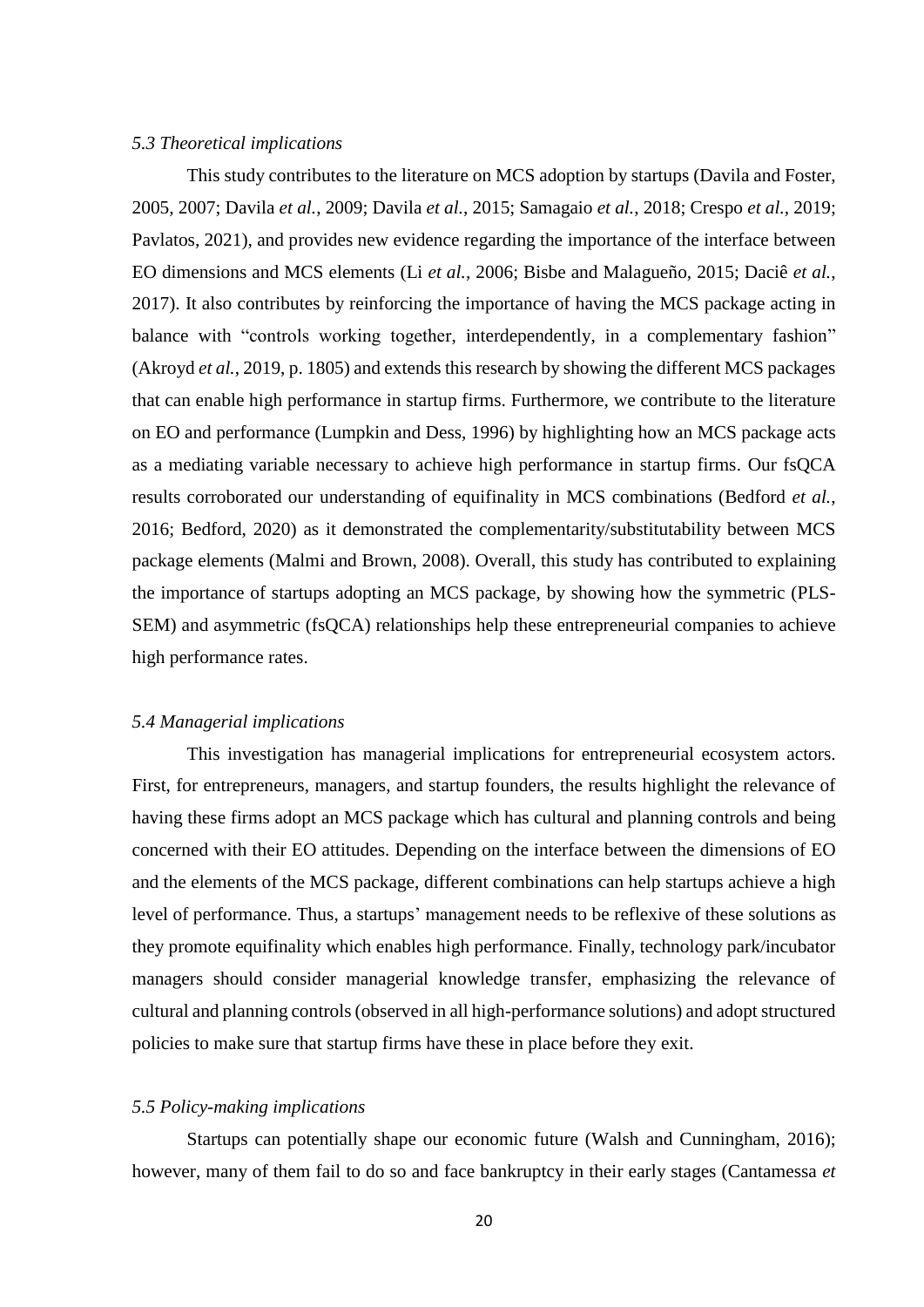*al.*, 2018). Therefore, understanding the dimensions of EO and MCS package elements is useful for policymakers so as to help startup firms manage the context they face, promote better performance, and consequently, achieve successful outcomes. Furthermore, there are many policies that are necessary to support startups, such as the use of managerial and financial information to evaluate companies and distribute funding. There is evidence that external financiers attach considerable importance to startups' financial MCS elements when deciding whether or not to fund those (Schachel *et al.*, 2021). Thus, information about the combinations of MCS packages that are adopted and lead to startups' success is relevant for these decision makers.

#### *5.6 Limitations and future research*

This study has some limitations that could be addressed in future research. Being careful in generalizing data is essential, since the sample only included Brazilian startups that have exited from technology-based parks and incubators. Our study does not consider startups that exited from business accelerators, which are a recent ecosystem for supporting new businesses (Del Sarto *et al.*, 2020). More research analyzing the MCS adoption of startups for each entrepreneurial ecosystem (incubator, park, accelerators, etc.) would help us to understand the role of each ecosystem in supporting the formation of a startup's MCS package.

Our study analyzes the elements of the MCS package in startups; however, the data are transversal and do not allow for analysis of causality and temporal evolution. Therefore, a suggestion for further research is to use longitudinal and/or qualitative approaches to improve our understanding of how the MCS package design and implementation process could best support the growth and performance of startups. This would help us to better understand the theory of how different startups adopt and use an MCS package over time (Berg and Madsen, 2020). Furthermore, it would be interesting to examine the evolution of the MCS package elements over time using fsQCA, adding specific proxies to capture temporality (Bedford, 2020).

We measure EO based on three dimensions: innovativeness, proactiveness, and risktaking. Although these three dimensions form the traditional and predominant approach (Wales *et al.*, 2019), some authors, such as Lumpkin and Dess (1996), have recommend using the two other dimensions - autonomy and competitive aggressiveness, which could be included in future research. Finally, our measure of performance in this study consisted of a self-reported measure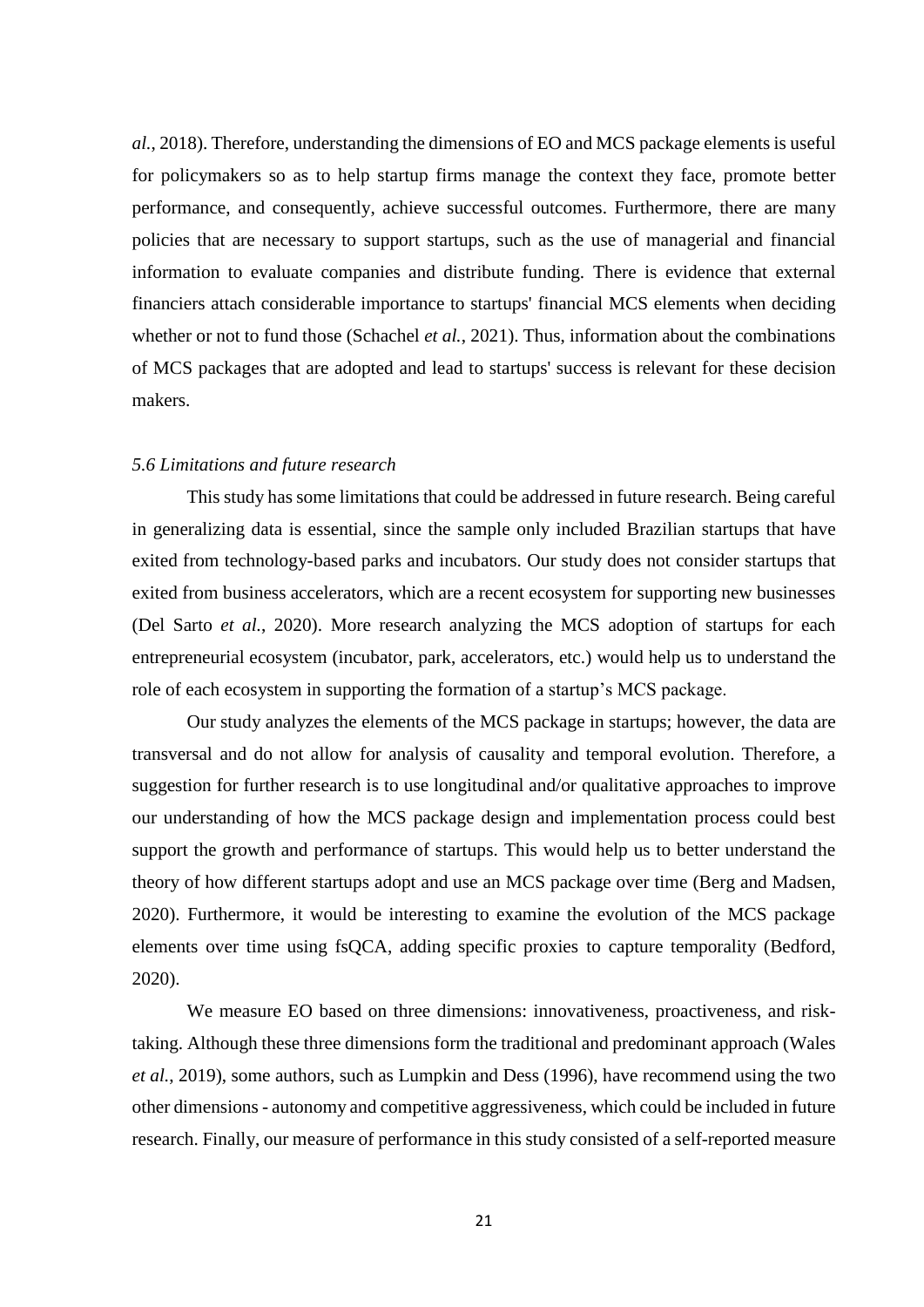by the respondents. Therefore, future research could include other measures of performance, such as market share or financial measures.

# **References**

- Abernethy, M.A., Bouwens, J. and Kroos, P. (2017), "Organization identity and earnings manipulation", *Accounting, Organizations and Society,* Vol. 58, pp. 1–14. http://doi.org/10.1016/j.aos.2017.04.002
- Akroyd, C. and Kober, R. (2020), "Imprinting founders' blueprints on management control systems", *Management Accounting Research*, Vol. 46, pp. 1-18, 100645. http://doi.org/10.1016/j.mar.2019.07.002
- Akroyd, C., Kober, R. and Li, D. (2019), "The emergence of management controls in an entrepreneurial company", *Accounting & Finance*, Vol. 59 No. 3, pp. 1805–1833. http://doi.org/10.1111/acfi.12477
- Akroyd, C. and Maguire, W. (2011), "The roles of management control in a product development setting", *Qualitative Research in Accounting & Management*, Vol. 8 No. 3, pp. 212-237. https://doi.org/10.1108/11766091111162061
- Al-Dhaafri, H.S. and Al-Swidi, A.K. (2014), "The entrepreneurial orientation and the organizational performance: do enterprise resource planning systems have a mediating role? A study on Dubai police", *Asian Social Science*, Vol. 10 No. 2, pp. 257-272. http://doi.org/10.5539/ass.v10n2p257
- Alonso-Dos-Santos, M. and Llanos-Contreras, O. (2019), "Family business performance in a post-disaster scenario: the influence of socioemotional wealth importance and entrepreneurial orientation", *Journal of Business Research*, Vol. 101, pp. 492–498. http://doi.org/10.1016/j.jbusres.2018.12.057
- Altoé, S.M.L., Pacheco, V. and Espejo, M.M.S.B. (2018), "Leadership styles and the use of the management control system: evidences of top managers training level", *Advances in Scientific and Applied Accounting*, Vol. 11 No. 2, pp. 224–245. http://doi.org/10.14392/ASAA.2018110203
- Alvarez-Torres, F.J., Lopez-Torres, G.C. and Schiuma, G. (2019), "Linking entrepreneurial orientation to SMEs' performance", *Management Decision,* Vol. 57 No. 12, pp. 3364–3386. http://doi.org/10.1108/MD-11-2018-1234
- Amit, R., Brigham, K. and Markman, G. (2000), "Entrepreneurial management as strategy", Meyer G.D. and Heppard K. (Eds.), *Entrepreneurship as Strategy: Competing on the Entrepreneurial Edge*, Sage Publications, Newbury Park, CA, pp. 83–100.
- Anprotec. (2021), *About the National Association of Entities Promoting Innovative Enterprises*. Retrieved from: https://anprotec.org.br/site/sobre/
- Basco, R., Hernández-Perlines, F. and Rodríguez-García, M. (2020), "The effect of entrepreneurial orientation on firm performance: a multigroup analysis comparing China, Mexico, and Spain", *Journal of Business Research*, Vol. 113, pp. 409–421. http://doi.org/10.1016/j.jbusres.2019.09.020
- Bedford, D.S. (2015), "Management control systems across different modes of innovation: implications for firm performance", *Management Accounting Research*, Vol. 28, pp. 12–30. http://doi.org/10.1016/j.mar.2015.04.003
- Bedford, D.S. (2020), "Conceptual and empirical issues in understanding management control combinations", *Accounting, Organizations and Society*, Vol. 86, pp. 1–8, 101187. http://doi.org/10.1016/j.aos.2020.101187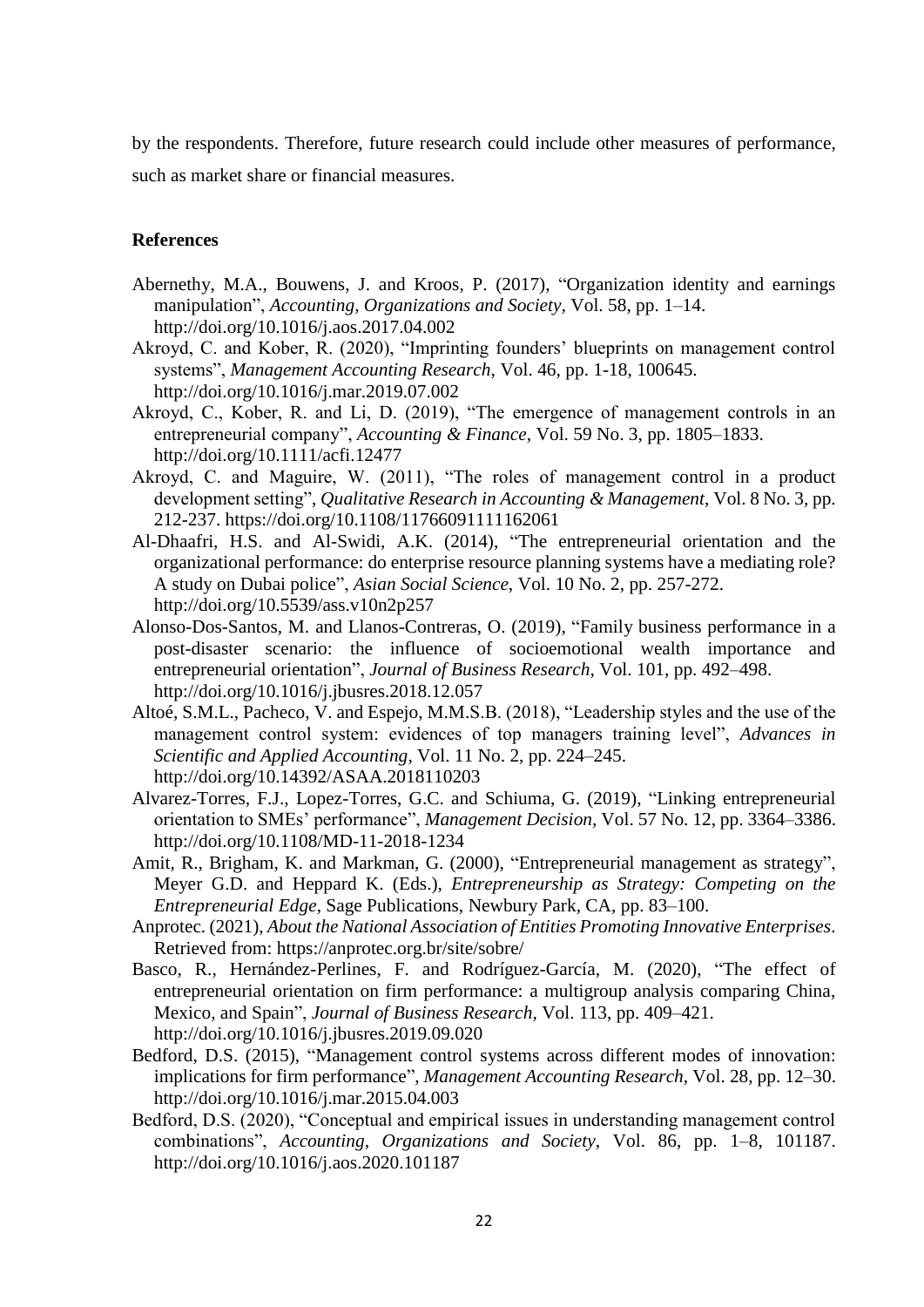- Bedford, D.S., Bisbe, J. and Sweeney, B. (2019), "Performance measurement systems as generators of cognitive conflict in ambidextrous firms", *Accounting, Organizations and Society,* Vol. 72, pp. 21–37. http://doi.org/10.1016/j.aos.2018.05.010
- Bedford, D.S. and Malmi, T. (2015), "Configurations of control: an exploratory analysis", *Management Accounting Research*, Vol. 27, pp. 2–26. http://doi.org/10.1016/j.mar.2015.04.002
- Bedford, D.S., Malmi, T. and Sandelin, M. (2016), "Management control effectiveness and strategy: an empirical analysis of packages and systems", *Accounting, Organizations and Society*, Vol. 51, pp. 12–28. http://doi.org/10.1016/j.aos.2016.04.002
- Bedford, D.S. and Sandelin, M. (2015), "Investigating management control configurations using qualitative comparative analysis: an overview and guidelines for application", *Journal of Management Control*, Vol. 26 No. 1, pp. 5-26. http://doi.org/10.1007/s00187-015-0204- 3
- Berg, T. and Madsen, D.Ø. (2020), "The evolution of a management control package: a retrospective case study", *Journal of Applied Accounting Research*, Vol. 21 No. 4, pp. 763- 781. https://doi.org/10.1108/JAAR-10-2019-0148
- Bikse, V., Lusena–Ezera, I. and Rivza, B. (2018), "Innovative start-ups: challenges and development opportunities in Latvia", *International Journal of Innovation Science*, Vol. 10 No. 2, pp. 261–273. http://doi.org/10.1108/IJIS-05-2017-0044
- Bisbe, J. and Malagueño, R. (2015), "How control systems influence product innovation processes: examining the role of entrepreneurial orientation", *Accounting and Business Research*, Vol. 45 No. 3, pp. 356–386. http://doi.org/10.1080/00014788.2015.1009870
- Callaway, S.K. and Jagani, S.B. (2015), "The impact of banks' entrepreneurial orientation on strategic control systems", *American Journal of Business*, Vol. 30 No. 1, pp. 49–71. http://doi.org/10.1108/AJB-10-2013-0067
- Cantamessa, M., Gatteschi, V., Perboli, G. and Rosano, M. (2018), "Startups' roads to failure", *Sustainability*, Vol. 10 No. 7, pp. 2346. http://doi.org/10.3390/su10072346
- Cohen, J. (1988), *Statistical Power Analysis for the Behavioral Sciences*, Lawrence Erlbaum Associates, Mahwah.
- Cosenz, F. and Noto, L. (2015), "Combining system dynamics modelling and management control systems to support strategic learning processes in SMEs: a dynamic performance management approach", *Journal of Management Control*, Vol. 26 No. 2–3, pp. 225–248. http://doi.org/10.1007/s00187-015-0208-z
- Covin, J.G., Rigtering, J.C., Hughes, M., Kraus, S., Cheng, C.F. and Bouncken, R.B. (2020), "Individual and team entrepreneurial orientation: scale development and configurations for success", *Journal of Business Research*, Vol. 112, pp. 1–12. http://doi.org/10.1016/j.jbusres.2020.02.023
- Covin, J.G., Slevin, D.P. (1989), "Strategic management of small firms in hostile and benign environments", *Strategic Management Journal,* Vol. 10 No. 1, pp. 75–87. http://doi.org/10.1002/smj.4250100107
- Covin, J.G. and Wales, W.J. (2019), "Crafting high-impact entrepreneurial orientation research: Some suggested guidelines", *Entrepreneurship Theory and Practice*, Vol. 43 No. 1, pp. 3– 18. http://doi.org/10.1177/1042258718773181
- Crespo, N.F., Rodrigues, R., Samagaio, A. and Silva, G.R. (2019), "The adoption of management control systems by start-ups: internal factors and context as determinants", *Journal of Business Research*, Vol. 101, pp. 875–884. http://doi.org/10.1016/j.jbusres.2018.11.020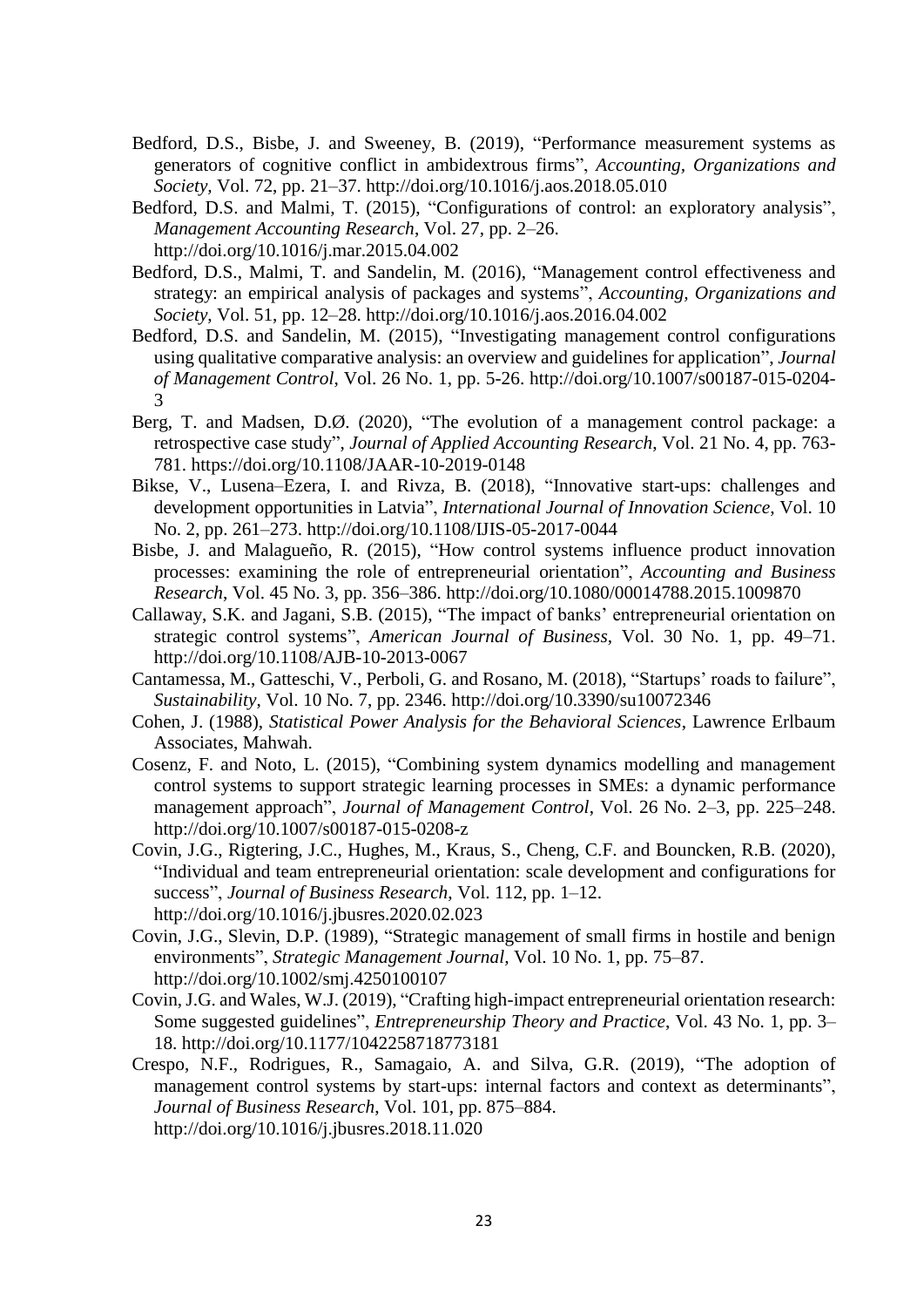- Daciê, F.D.P., Espejo, M.M.D.S.B., Gimenez, F.A.P. and Camacho, R.R. (2017), "Are similar ones different? Determinant characteristics of management tool usage within companies sharing the same institutional environment", *RAUSP Management Journal*, Vol. 52 No. 3, pp. 341–352. http://doi.org/10.1016/j.rausp.2017.05.006
- Davila, A. (2019), "Emerging themes in management accounting and control research", *Spanish Accounting Review*, Vol. 22 No. 1, pp. 1–5. http://doi.org/10.6018/rcsar.22.1.354371
- Davila, A. and Foster, G. (2005), "Management accounting systems adoption decisions: evidence and performance implications from early‐stage/startup companies", *The Accounting Review*, Vol. 80 No. 4, pp. 1039–1068. http://doi.org/10.2308/accr.2005.80.4.1039
- Davila, A. and Foster, G. (2007), "Management control systems in early-stage startup companies", *The Accounting Review*, Vol. 82 No. 4, pp. 907–937. http://doi.org/10.2308/accr.2007.82.4.907
- Davila, A., Foster, G. and Jia, N. (2015), "The valuation of management control systems in start-up companies: international field-based evidence", *European Accounting Review*, Vol. 24 No. 2, pp. 207–239. http://doi.org/10.1080/09638180.2014.965720
- Davila, A., Foster, G. and Li, M. (2009), "Reasons for management control systems adoption: insights from product development systems choice by early-stage entrepreneurial companies", *Accounting, Organizations and Society*, Vol. 34 No. 3–4, pp. 322-347. http://doi.org/10.1016/j.aos.2008.08.002
- de Harlez, Y. and Malagueño, R. (2016), "Examining the joint effects of strategic priorities, use of management control systems, and personal background on hospital performance", *Management Accounting Research,* Vol. 30, pp. 2–17. http://doi.org/10.1016/j.mar.2015.07.001
- Del Sarto, N., Isabelle, D.A. and Di Minin, A. (2020), "The role of accelerators in firm survival: An fsQCA analysis of Italian startups", *Technovation*, Vol. 90–91, pp. 1–13, 102102. http://doi.org/10.1016/j.technovation.2019.102102
- Dillman, D.A., Smyth, J.D. and Christian, L.M. (2014), *Internet, Phone, Mail, and Mixed-Mode Surveys: The Tailored Design Method*. John Wiley and Sons, Hoboken, New Jersey.
- Fiss, P.C. (2007), "A set-theoretic approach to organizational configurations", *Academy of Management Review*, Vol. 32 No. 4, pp. 1180–1198. http://doi.org/10.5465/amr.2007.26586092
- Frare, A.B. and Beuren, I.M. (2021), "Fostering individual creativity in startups: comprehensive performance measurement systems, role clarity and strategic flexibility", *European Business Review*, Ahead-of-print. http://doi.org/10.1108/EBR-11-2020-0262
- Galbreath, J., Lucianetti, L., Thomas, B. and Tisch, D. (2020), "Entrepreneurial orientation and firm performance in Italian firms", *International Journal of Entrepreneurial Behavior and Research*, Vol. 26 No. 4, pp. 629–646. http://doi.org/10.1108/IJEBR-07-2019-0457
- Gomez-Conde, J., Lunkes, R.J. and Rosa, F.S. (2019), "Environmental innovation practices and operational performance", *Accounting, Auditing & Accountability Journal*, Vol. 32 No. 5, pp. 1325–1357. http://doi.org/10.1108/AAAJ-01-2018-3327
- Grabner, I. and Moers, F. (2013), "Management control as a system or a package? Conceptual and empirical issues", *Accounting, Organizations and Society*, Vol. 38 No. 6-7, pp. 407-419. https://doi.org/10.1016/j.aos.2013.09.002
- Guenther, T.W. and Heinicke, A. (2019), "Relationships among types of use, levels of sophistication, and organizational outcomes of performance measurement systems: the crucial role of design choices", *Management Accounting Research,* Vol. 42, 1–25. http://doi.org/10.1016/j.mar.2018.07.002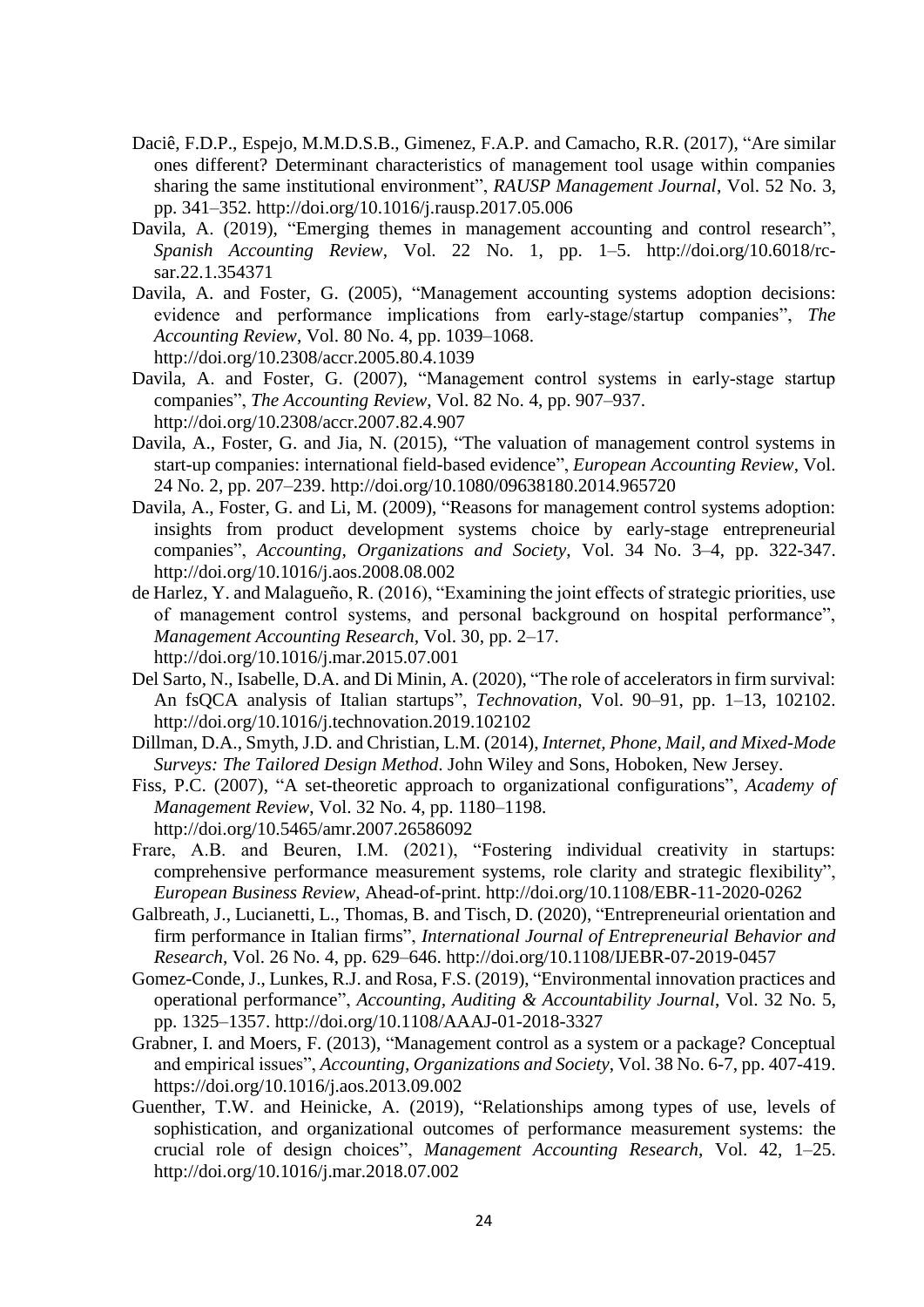- Hair, J.F., Risher, J.J., Sarstedt, M. and Ringle, C.M. (2019), "When to use and how to report the results of PLS-SEM", *European Business Review*, Vol. 31 No. 1, pp. 2–24. http://doi.org/10.1108/EBR-11-2018-0203
- Hair, J.F., Hult, G.T.M., Ringle, C. and Sarstedt, M. (2017), *A Primer on Partial Least Squares Structural Equation Modeling (PLS-SEM):* Second edition. Sage, Los Angeles.
- Harman, H.H. (1967), *Modern Factor Analysis*. The University of Chicago Press, Chicago.
- Heinicke, A., Guenther, T.W. and Widener, S.K. (2016), "An examination of the relationship between the extent of a flexible culture and the levers of control system: the key role of beliefs control", *Management Accounting Research*, Vol. 33, pp. 25–41. http://doi.org/10.1016/j.mar.2016.03.005
- Hernández-Perlines, F., Ariza-Montes, A. and Araya-Castillo, L. (2020), "Socioemotional wealth, entrepreneurial orientation and international performance of family firms", *Economic Research-Ekonomska Istraživanja*, Vol. 33 No. 1, pp. 3125–3145. http://doi.org/10.1080/1331677X.2019.1685398
- Hernández-Perlines, F., Moreno-García, J. and Yáñez-Araque, B. (2019), "The influence of socioemotional wealth in the entrepreneurial orientation of family businesses", *International Entrepreneurship and Management Journal*, Vol. 15 No. 2, pp. 523–544. http://doi.org/10.1007/s11365-019-00561-0
- Hock-Doepgen, M., Clauss, T., Kraus, S. and Cheng, C.F. (2020), "Knowledge management capabilities and organizational risk-taking for business model innovation in SMEs", *Journal of Business Research*, Vol. 130, pp. 683-697. http://doi.org/10.1016/j.jbusres.2019.12.001
- Hughes, M. and Morgan, R.E. (2007), "Deconstructing the relationship between entrepreneurial orientation and business performance at the embryonic stage of firm growth", *Industrial Marketing Management*, Vol. 36 No. 5, pp. 651–661. http://doi.org/10.1016/j.indmarman.2006.04.003
- Janka, M. (2021), "Enabling formal MCS design and use: a meta-synthesis of qualitative research", *Journal of Accounting & Organizational Change*, Vol. 17 No. 2, pp. 133-163. https://doi.org/10.1108/JAOC-01-2019-0002
- Johnson, R.B. and Onwuegbuzie, A.J. (2004), "Mixed methods research: a research paradigm whose time has come", *Educational Researcher,* Vol. 33 No. 7, pp. 14–26. http://doi.org/10.3102/0013189X033007014
- Jukka, T. and Pellinen, J. (2020), "Exploring management control system typologies: an organisation-level view", *Journal of Accounting & Organizational Change,* Vol. 16 No. 3, pp. 427–445. http://doi.org/10.1108/jaoc-11-2019-0116
- Kee, D.M.H. and Rahman, N.A. (2018), "Effects of entrepreneurial orientation on start-up success: a gender perspective", *Management Science Letters*, Vol. 8 No. 6, pp. 699–706. http://doi.org/10.5267/j.msl.2018.4.012
- Kennedy, F.A. and Widener, S.K. (2019), "Socialization mechanisms and goal congruence", *Accounting, Organizations and Society*, Vol. 76, pp. 32–49. http://doi.org/10.1016/j.aos.2019.01.004
- King, R., Clarkson, P.M., and Wallace, S. (2010), "Budgeting practices and performance in small healthcare businesses", *Management Accounting Research*, Vol. 21 No. 1, pp. 40–55. http://doi.org/10.1016/j.mar.2009.11.002
- Kollmann, T., Stöckmann, C., Niemand, T., Hensellek, S. and de Cruppe, K. (2021), "A configurational approach to entrepreneurial orientation and cooperation explaining product/service innovation in digital vs. non-digital startups", *Journal of Business Research,*  Vol. 125, pp. 508–519. http://doi.org/10.1016/j.jbusres.2019.09.041
- Kreilkamp, N., Schmidt, M. and Wöhrmann, A. (2021), "Debiasing as a powerful management accounting tool? Evidence from German firms", *Journal of Accounting & Organizational Change*, Vol. 17 No. 4, pp. 555-582. http://doi.org/10.1108/JAOC-12-2019-0122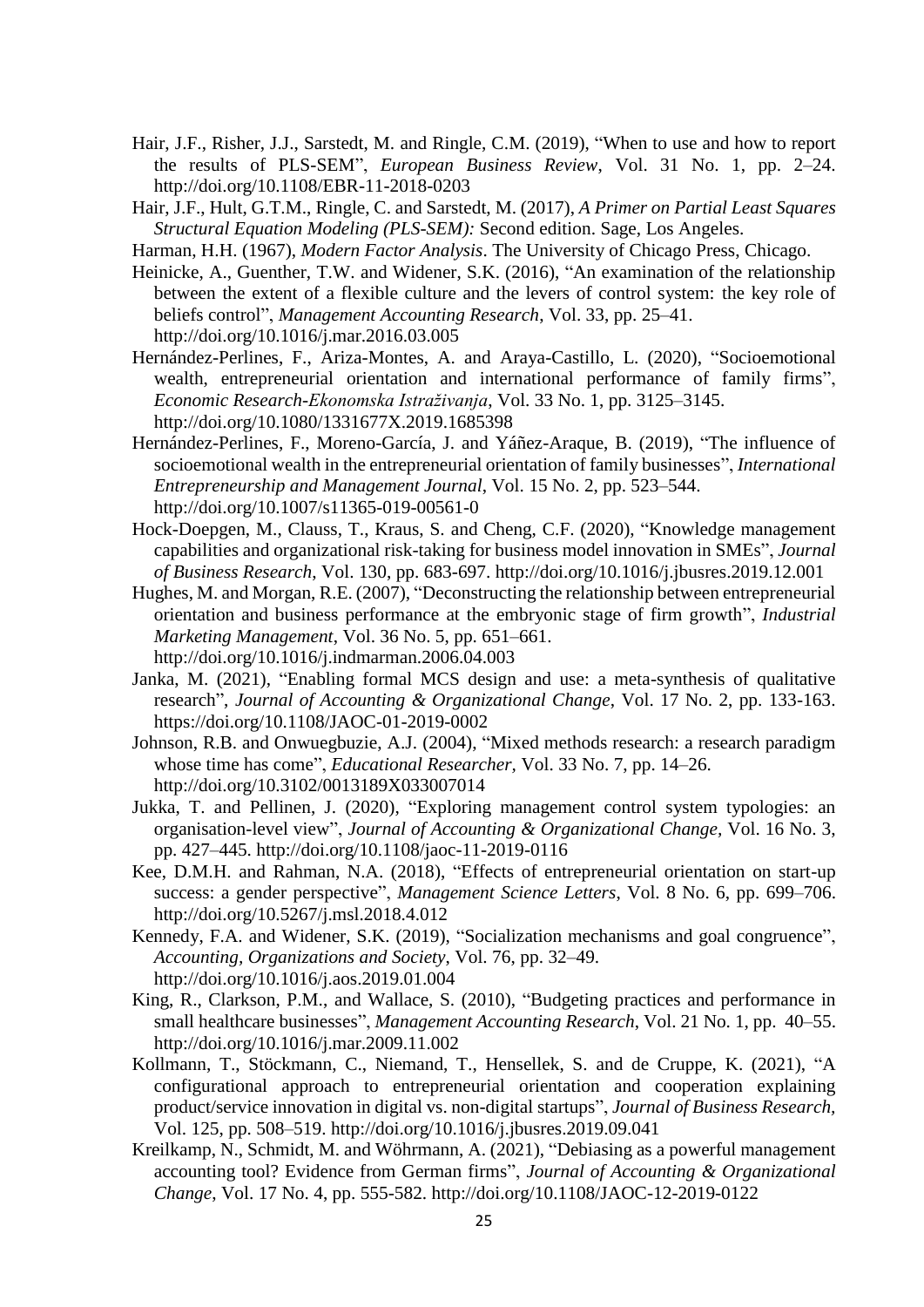- Latorre, M.P., Hermoso, R. and Rubio, M.A. (2017), "A novel network-based analysis to measure efficiency in science and technology parks: the ISA framework approach", *The Journal of Technology Transfer*, Vol. 42 No. 6, pp. 1255–1275. http://doi.org/10.1007/s10961-017-9585-9
- Lazzarotti, F., Silveira, A.L.T., Carvalho, C.E., Rossetto, C.R. and Sychoski, J.C. (2015), "Entrepreneurial orientation: a study of dimensions and its relationship with performance at firms graduating from incubators", *Revista de Administração Contemporânea*, Vol. 19 No. 6, pp. 673–695. http://doi.org/10.1590/1982-7849rac20151829.
- Lin, Y.H., Chen, C.J. and Lin, B.W. (2017), "The influence of strategic control and operational control on new venture performance", *Management Decision*, Vol. 55 No. 5, pp. 1042–1064. http://doi.org/10.1108/MD-07-2015-0324
- Lumpkin, G.T. and Dess, G.G. (1996), "Clarifying the entrepreneurial orientation construct and linking it to performance", *Academy of Management Review*, Vol. 21 No. 1, pp. 135–172. http://doi.org/ 10.2307/258632
- Mahama, H. and Cheng, M.M. (2013). "The effect of managers' enabling perceptions on costing system use, psychological empowerment, and task performance", *Behavioral Research in Accounting*, Vol. 25 No. 1, pp. 89-114. https://doi.org/10.2308/bria-50333
- Malmi, T. and Brown, D.A. (2008), "Management control systems as a package: opportunities, challenges and research directions", *Management Accounting Research*, Vol. 19 No. 4, pp. 287–300. http://doi.org/10.1016/j.mar.2008.09.003
- Marginson, D. (2009), "Value systems as a mechanism for organizational change", *Journal of Accounting & Organizational Change*, Vol. 5 No. 1, pp. 7–34. http://doi.org/10.1108/18325910910932197
- Martens, C.D.P., Lacerda, F.M., Belfort, A.C., Freitas, H.M.R.D. (2016), "Research on entrepreneurial orientation: current status and future agenda", *International Journal of Entrepreneurial Behavior and Research*, Vol. 22 No. 4, pp. 556–583. http://doi.org/10.1108/IJEBR-08-2015-0183
- Matsuo, M., Matsuo, T. and Arai, K. (2021), "The influence of an interactive use of management control on individual performance: mediating roles of psychological empowerment and proactive behavior", *Journal of Accounting & Organizational Change*, Vol. 17 No. 2, pp. 263-281. http://doi.org/10.1108/JAOC-06-2020-0079
- Merchant, K.A. and Otley, D. (2020), "Beyond the systems versus package debate", *Accounting, Organizations and Society*, Vol. 86, pp.1-7, 101185. https://doi.org/10.1016/j.aos.2020.101185
- Messersmith, J.G. and Wales, W.J. (2013), "Entrepreneurial orientation and performance in young firms: the role of human resource management", *International Small Business Journal*, Vol. 31 No. 2, pp. 115–136. http://doi.org/10.1177/0266242611416141
- Migliori, S., Pittino, D., Consorti, A. and Lucianetti, L. (2019), "The relationship between entrepreneurial orientation, market orientation and performance in university spin-offs", *International Entrepreneurship and Management Journal*, Vol. 15 No. 3, pp. 793–814. http://doi.org/10.1007/s11365-017-0488-x
- Milgrom, P. and Roberts, J. (1995), "Complementarities and fit strategy, structure, and organizational change in manufacturing", *Journal of Accounting and Economics*, Vol. 19 No. 2-3, pp. 179-208. https://doi.org/10.1016/0165-4101(94)00382-F
- Miller, D. (1983), "The correlates of entrepreneurship in three types of firms", *Management Science*, Vol. 29 No. 7, pp. 770–791. http://doi.org/10.1287/mnsc.29.7.770
- Miller, D. and Friesen, P.H. (1983), "Strategy-making and environment: the third link", *Strategic Management Journal*, Vol. 4 No. 3, pp. 221–235. https://doi.org/10.1002/smj.4250040304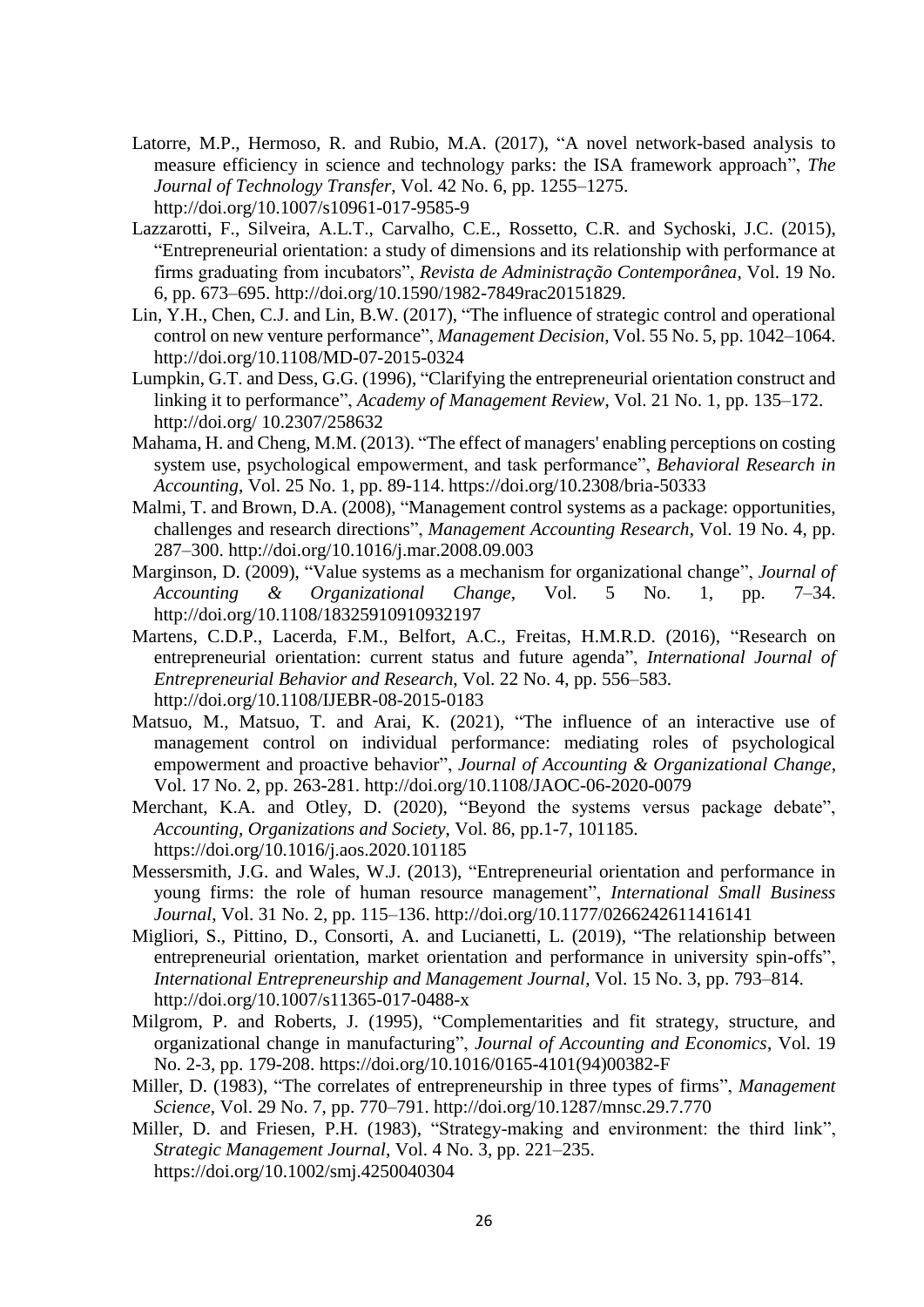- Nuhu, N.A., Baird, K. and Appuhami, R. (2019), "The impact of management control systems on organisational change and performance in the public sector: the role of organisational dynamic capabilities", *Journal of Accounting & Organizational Change,* Vol. 15 No. 3, pp. 473–495. http://doi.org/10.1108/JAOC-08-2018-0084
- O'Grady, W. and Akroyd, C. (2016). "The MCS package in a non-budgeting organisation: a case study of Mainfreight", *Qualitative Research in Accounting & Management*, Vol. 13 No. 1, pp. 2-30. https://doi.org/10.1108/QRAM-09-2014-0056
- Otley, D.T. (1980). "The contingency theory of management accounting: achievement and prognosis", *Accounting, Organizations and Society*, Vol. 5 No. 4, pp. 413-428 https://doi.org/10.1016/0361-3682(80)90040-9
- Otley, D. (2016), "The contingency theory of management accounting and control: 1980– 2014", *Management Accounting Research*, Vol. 31, pp. 45–62. http://doi.org/10.1016/j.mar.2016.02.001
- Palmer, C., Niemand, T., Stöckmann, C., Kraus, S. and Kailer, N. (2019), "The interplay of entrepreneurial orientation and psychological traits in explaining firm performance", *Journal of Business Research*, Vol. 94, pp. 183–194. http://doi.org/10.1016/j.jbusres.2017.10.005
- Pavlatos, O. (2021), "Drivers of management control systems in tourism start-ups firms", *International Journal of Hospitality Management,* Vol*.* 92, pp. 1-9, 102746. http://doi.org/10.1016/j.ijhm.2020.102746
- Pavlatos, O. and Kostakis, H. (2021), "Budgeting in start-up companies: European surveybased evidence", *Advances in Management Accounting*, Vol. 33.
- Phillips, R.G. (2002), "Technology business incubators: how effective as technology transfer mechanisms?", *Technology in Society,* Vol. 24 No. 3, pp. 299–316. http://doi.org/10.1016/S0160-791X(02)00010-6
- Plonski, G.A. (2016), "Innovation habitats for technology startups", Brazil. P. H. Phan, S. A. Mian, and W. Lamine", *Technology Entrepreneurship and Business Incubation*: *Theory, Practice, Lessons Learned*, pp. 125–150.
- Podsakoff, P.M., MacKenzie, S.B., Lee, J.Y., and Podsakoff, N.P. (2003), "Common method biases in behavioral research: a critical review of the literature and recommended remedies", *Journal of Applied Psychology*, Vol. 88 No. 5, pp. 879-903. http://doi.org/10.1037/0021- 9010.88.5.879
- Ragin, C.C. (2000), *Fuzzy-set social science*. University of Chicago Press, Chicago.
- Ragin, C.C. (2008), *Redesigning Social Inquiry: Fuzzy Sets and Beyond*. University of Chicago Press, Chicago.
- Rehman, S.U., Bhatti, A., Kraus, S. and Ferreira, J.J. (2020), "The role of environmental management control systems for ecological sustainability and sustainable performance", *Management Decision.* Ahead-of-print. http://doi.org/10.1108/MD-06-2020-0800
- Rezania, D., Baker, R. and Burga, R. (2016), "Project control: an exploratory study of levers of control in the context of managing projects", *Journal of Accounting & Organizational Change,* Vol. 12 No. 4, pp. 614–635. http://doi.org/10.1108/JAOC-10-2015-0084
- Rikhardsson, P., Rohde, C., Christensen, L. and Batt, C.E. (2021), "Management controls and crisis: evidence from the banking sector", *Accounting, Auditing & Accountability Journal*, Vol. 34 No. 4, pp. 757-785. https://doi.org/10.1108/AAAJ-01-2020-4400
- Rigtering, J.C., Eggers, F., Kraus, S. and Chang, M.L. (2017), "Entrepreneurial orientation, strategic planning and firm performance: the impact of national cultures", *European Journal of International Management,* Vol. 11 No*.* 3, pp. 301–324. http://doi.org/10.1504/EJIM.2017.083872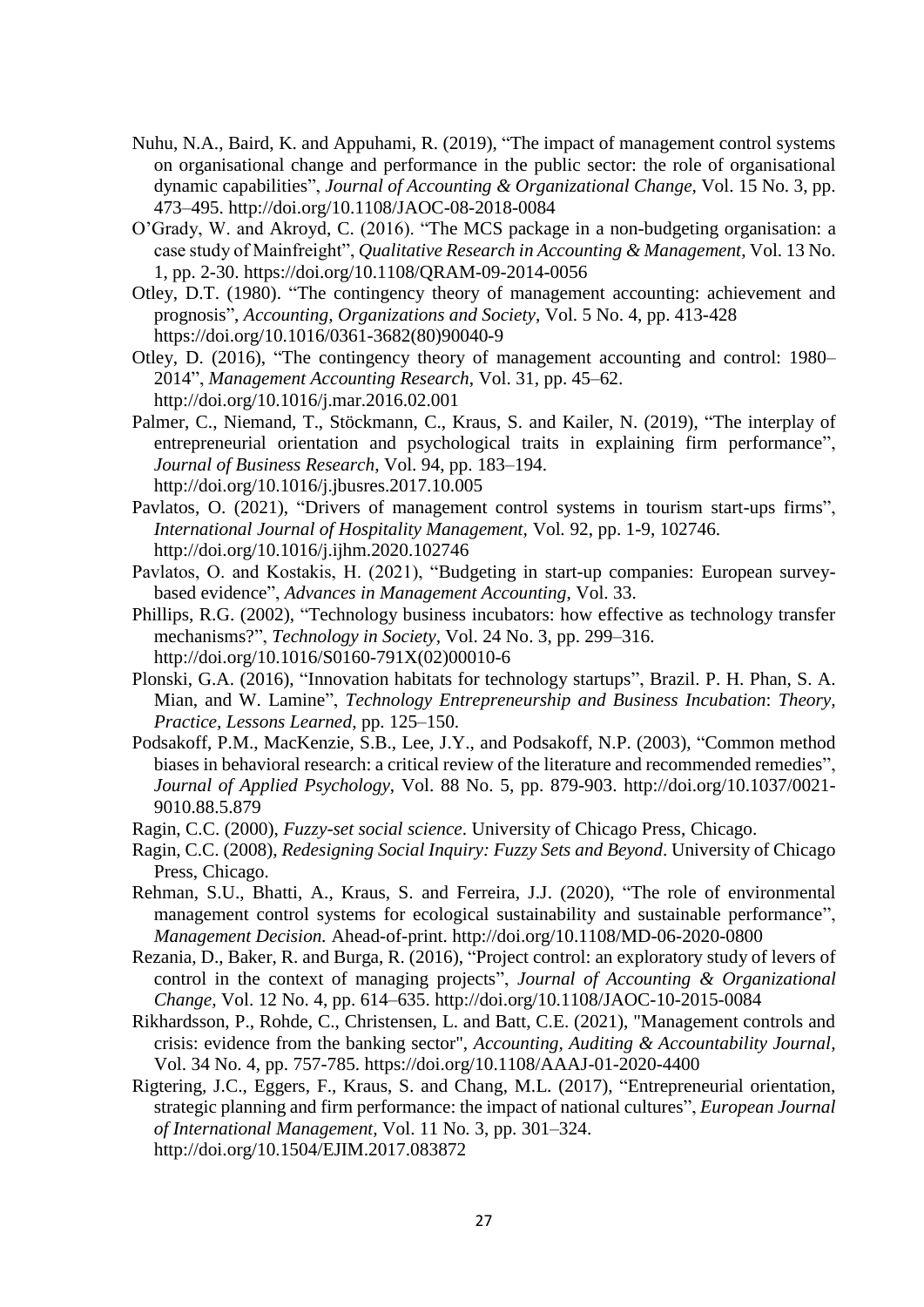- Rihoux, B. and Ragin, C.C. (2008), *Configurational Comparative Methods: Qualitative Comparative Analysis (QCA) and Related Techniques* (v. 51). Sage Publications, Thousand Oaks, California.
- Ringle, C.M., Wende, S. and Becker, J.M. (2015), "SmartPLS 3", Boenningstedt: SmartPLS GmbH.
- Samagaio, A., Crespo, N.F. and Rodrigues, R. (2018), "Management control systems in hightech start-ups: an empirical investigation", *Journal of Business Research*, Vol. 89, pp. 351– 360. http://doi.org/10.1016/j.jbusres.2017.12.028
- Sarstedt, M., Hair Jr, J.F., Cheah, J.H., Becker, J.M. and Ringle, C.M. (2019), "How to specify, estimate, and validate higher-order constructs in PLS-SEM", *Australasian Marketing Journal (AMJ),* Vol. 27 No. 3, pp. 197–211. http://doi.org/10.1016/j.ausmj.2019.05.003
- Scagnelli, S., Vasile, L. and Apostolov, M. (2019), "Survival drivers of post-incubated startups: The effect of academic governance," *International Journal of Innovation Management,*  Vol. 23 No. 07, pp. 1–20, 1950062. http://doi.org/10.1142/S1363919619500622
- Schachel, H., Lachmann, M., Endenich, C. and Breucker, O. (2021), "The importance of management control systems for startup funding – empirical evidence from external financiers", *Journal of Accounting & Organizational Change*, Ahead-of-print. https://doi.org/10.1108/JAOC-07-2020-0089
- Shirokova, G., Bogatyreva, K., Beliaeva, T. and Puffer, S. (2016), "Entrepreneurial orientation and firm performance in different environmental settings", *Journal of Small Business and Enterprise Development*, Vol. 23 No. 3, pp. 703–727. http://doi.org/10.1108/JSBED-09- 2015-0132
- Strauss, E.R., Nevries, P. and Weber, J. (2013), "The development of MCS packages–balancing constituents' demands", *Journal of Accounting & Organizational Change,* Vol*.* 9 No. 2, pp. 155–187. http://doi.org/10.1108/18325911311325942
- Vaznyte, E. and Andries, P. (2019), "Entrepreneurial orientation and start-ups' external financing", *Journal of Business Venturing*, Vol. 34 No. 3, pp. 439–458. http://doi.org/10.1016/j.jbusvent.2019.01.006
- Venkatesh, V., Brown, S.A. and Bala, H. (2013), "Bridging the qualitative-quantitative divide: guidelines for conducting mixed methods research in information systems", *MIS Quarterly,*  Vol. 37 No. 1, pp. 21–54. http://doi.org/10.25300/MISQ/2013/37.1.02
- Vick, T.E., Nagano, M.S. and Santos, F.C.A. (2013), "Identifying the information management process and knowledge creation in technology-based companies: a Brazilian comparative case study", *Knowledge Management Research and Practice*, Vol. 11 No. 3, pp. 278-287. http://doi.org/10.1057/kmrp.2012.8
- Wales, W.J. (2016), "Entrepreneurial orientation: a review and synthesis of promising research directions", *International Small Business Journal*, Vol. 34 No. 1, pp. 3–15. http://doi.org/10.1177/0266242615613840
- Wales, W.J., Covin, J.G. and Monsen, E. (2020), "Entrepreneurial orientation: the necessity of a multilevel conceptualization", *Strategic Entrepreneurship Journal*, Vol. 14 No. 4, pp. 639–660. http://doi.org/10.1002/sej.1344
- Wales, W., Gupta, V.K., Marino, L. and Shirokova, G. (2019), "Entrepreneurial orientation: international, global and cross-cultural research", *International Small Business Journal*, Vol. 37 No. 2, pp. 95–104. http://doi.org/10.1177/0266242618813423
- Wales, W., Monsen, E. and McKelvie, A. (2011), "The organizational pervasiveness of entrepreneurial orientation", *Entrepreneurship Theory and Practice*, Vol. 35 No. 5, pp. 895– 923. http://doi.org/10.1111/j.1540-6520.2011.00451.x
- Walsh, G.S. and Cunningham J.A. (2016), "Business failure and entrepreneurship: emergence, evolution and future research", *Foundations and Trends® in Entrepreneurship*, Vol. 12 No. 3, pp. 163–285. http://doi.org/10.1561/0300000063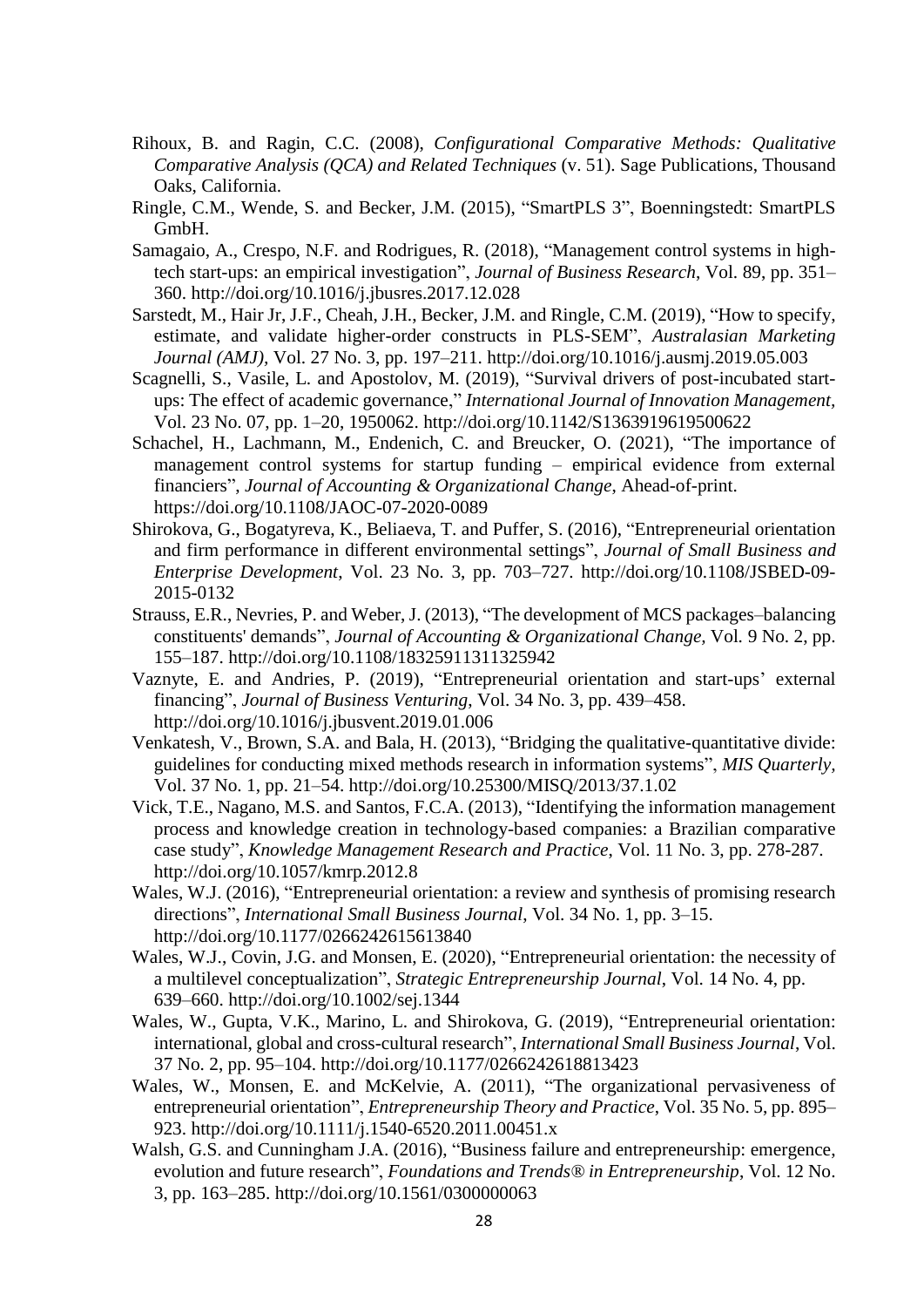**Appendix A.** Survey questionnaire

| <b>Construct/Item</b>                                                                     | Loading |
|-------------------------------------------------------------------------------------------|---------|
| <b>Entrepreneurial orientation</b>                                                        |         |
| How intense is your search for entrepreneurial features in your organization?             |         |
| Innovativeness (CR= $0.836$ ; AVE= $0.630$ )                                              |         |
| Investment in research and development (R&D)                                              | 0.761   |
| Introduction of new products/services in the last 3 years                                 | 0.868   |
| Search for different ways to perform actions and solve problems                           | 0.747   |
| Risk-taking (CR= 0.940; AVE= 0.886)                                                       |         |
| Performance in high-risk projects                                                         | 0.953   |
| Put yourself at risk to explore opportunities                                             | 0.930   |
| Making financial loans                                                                    | a       |
| Proactiveness (CR= $0.818$ ; AVE= $0.602$ )                                               |         |
| Pioneering in the implementation of products/services/technologies                        | 0.817   |
| Initiatives that cause competitive reactions                                              | 0.822   |
| Constant monitoring of customer needs                                                     | 0.680   |
| Management control system package                                                         |         |
| How intensively do you perceive your organization's control characteristics?              |         |
| Cultural control (CR= $0.865$ ; AVE= $0.682$ )                                            |         |
| The organization's beliefs are highlighted                                                | 0.819   |
| The organization's values, mission, and vision are emphasized to subordinates             | 0.848   |
| Organizational symbols demonstrate the prevailing cultural aspects of the organization    | 0.809   |
| Planning (CR= $0.864$ ; AVE= $0.560$ )                                                    |         |
| In the short-term planning, the objectives of the functional areas are defined            | 0.729   |
| In short-term planning, the objectives of the functional areas are passed on to employees | 0.765   |
| Long-term planning allows for the congruence of standards and goals, aligning             | 0.809   |
| objectives in all functional areas                                                        |         |
| In the long-term planning, the activities of each subordinate are controlled              | 0.692   |
| In long-term planning, the activities of all sectors of the organization are controlled   | 0.741   |
| Cybernetic control (CR= $0.887$ ; AVE= $0.613$ )                                          |         |
| Performance measurements are used to quantify employees' behavior                         | 0.679   |
| Performance standards or goals are used in the organization                               | 0.875   |
| Feedback processes are adopted by comparing the achieved results to a previously          | 0.740   |
| established standard                                                                      |         |
| Analysis of variations due to feedback is performed                                       | 0.794   |
| Subordinates are encouraged to increase their performance by awarding a reward            | 0.813   |
| Rewards and compensation ( $CR = 0.894$ ; AVE= 0.738)                                     |         |
| There are ways to measurement on how much employees are focused on the activities         | 0.874   |
| they perform                                                                              |         |